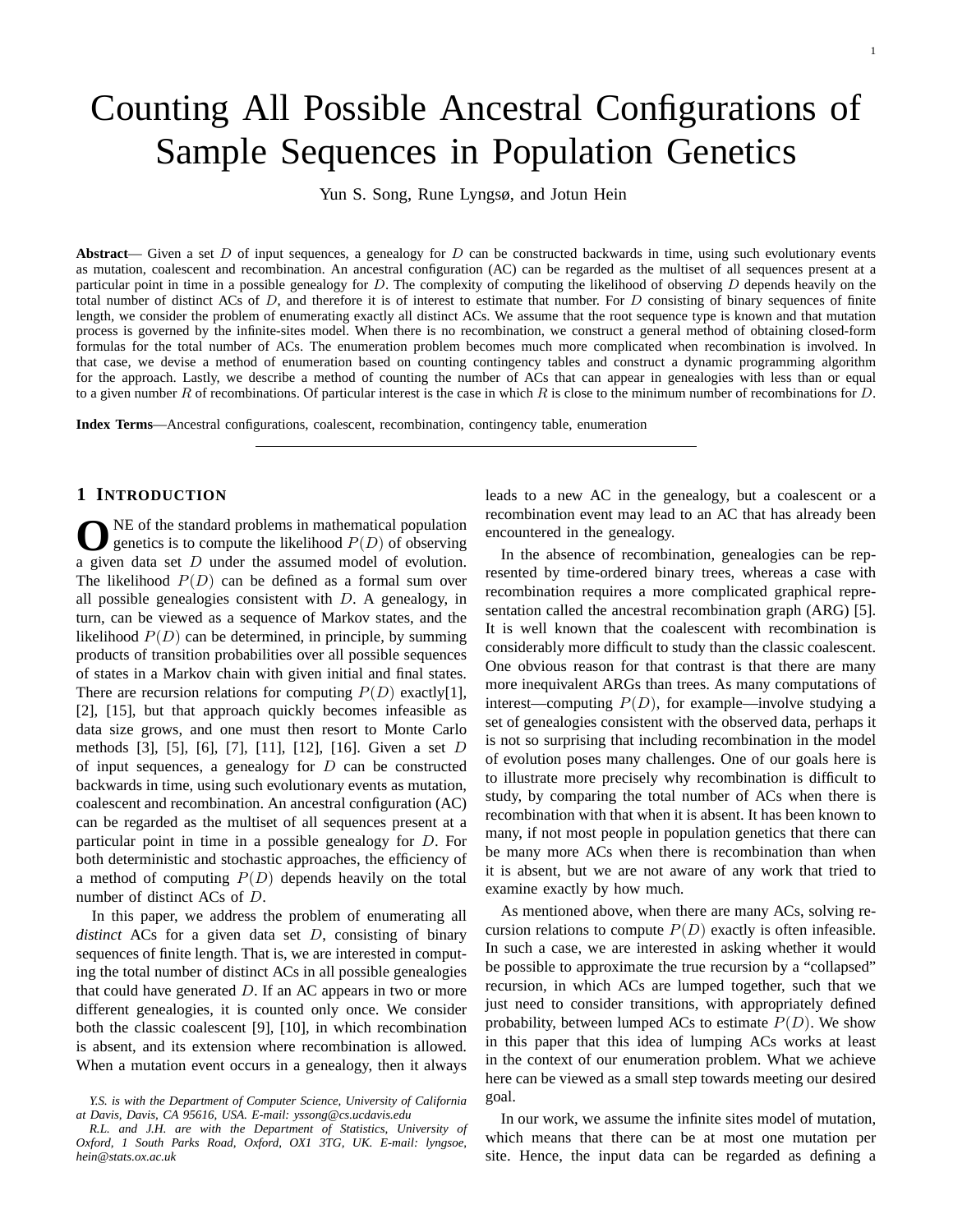set of binary sequences. For ease of discussion, we assume that the root sequence is known, and use 0 to denote the ancestral type at the root and 1 to denote a mutant type. We remark that the techniques described in this paper can be generalized to the root-unknown case. When there is no recombination, we construct a general method of obtaining closed-form formulas for the total number of ACs; these formulas are polynomials in the multiplicity of distinct sequences in D. We have implemented this method in *Mathematica* and the program is called aceTrees (short for "ancestral configuration enumeration for trees"). As expected, the enumeration problem becomes much more complicated when recombination is involved. In that case, we discuss a method based on counting non-negative integer valued tables with fixed row and column sums, commonly known as contingency tables. For two sites, we show how a closed-form formula can be obtained. For an arbitrary number of sites, we construct a dynamic programming algorithm for counting ACs. We have implemented this algorithm in *C++*; the software is called aceARGs (short for "ancestral configuration enumeration for ARGs"). Lastly, we discuss a method of counting the number of ACs that can appear in ARGs with less than or equal to a given number  $R$  of recombinations. Of particular interest is the case in which  $R$  is (or is close to) the minimum number of recombinations for D. We have implemented this algorithm in *C*; the software is called greven. This method interpolates between the case where there is no recombination and the case where an arbitrary number of recombinations are allowed. As it should, greven agrees with aceTrees and aceARGs in those two respective limits. As a further check, we have made alternative, independent implementations of all three programs in *Python*. All our programs implementing the methods discussed in this paper are available upon request.

The organization of this paper is as follows. In Section 2, we consider the problem of enumerating ACs when there is no recombination, in which case genealogies can be represented by coalescent trees. Mitochondria data from [17] are considered there as an example. By counting the total number of ACs, we illustrate why an exact computation of the likelihood is difficult for that data. The aforementioned method of counting ACs in unconstrained recombination graphs is discussed in Section 3. We compare the number of ACs in coalescent trees with that in ARGs and highlight their differences. In Section 4, we consider enumerating ACs that can appear in ARGs with at most R recombinations. We conclude in Section 5 with some general remarks on our work.

# **2 ANCESTRAL CONFIGURATIONS IN COALES-CENT TREES**

In this section, we focus on the case in which the evolution under the infinite-sites model can be represented by a tree. A given data set  $D$  is compatible with a tree if it passes the three gamete test: for every pair of sites, not all of the allele types 01, 10 and 11 appear in the data. If the three gamete test is passed, then there exists a unique perfect phylogeny  $\tau$ for  $D$  [4], [8], with at most one mutation per site, but it is important to note that in general there are many coalescent trees consistent with  $\tau$ . (Recall that, unlike coalescent trees, a perfect phylogeny may be non-binary and that relative time ordering of two of its interior vertices is not defined if one vertex is not a descendant of the other.)

#### **2.1 Definition of an ancestral configuration**

In our algorithm for counting ACs, we partition the information contained in a configuration into two parts, one encoding sequence types and the other their multiplicity. We use  $x_1, \ldots, x_d$  to denote d distinct finite binary sequences (allele types)  $x_i$  of some fixed length—for example,  $x_1 =$ 0100,  $x_2 = 0010$ , and  $x_3 = 1100$ , with d being 3. We define  $T = (\mathbf{x}_1, \dots, \mathbf{x}_d)$  and  $\mathbf{n} = (n_1, \dots, n_d)$ , where  $n_i > 0$ , for all  $i \in \{1, \ldots, d\}$ , denote their multiplicity. We say that  $(T, n)$  and  $(T', n')$  are equivalent, denoted  $(T, n) \sim$  $(T', n')$ , if there exists a permutation  $\sigma \in S_d$  such that  $(T_{\sigma}, n_{\sigma}) = (T', n')$ , where  $T_{\sigma} = (x_{\sigma(1)}, \ldots, x_{\sigma(d)})$  and  $n_{\sigma} = (n_{\sigma(1)}, \ldots, n_{\sigma(d)})$ . By a *configuration*, we mean an equivalence class  $[T, n] \in \{(T, n)\}/\sim$ .

As we describe presently, every coalescent tree defines a sequence of configurations. Consider a data set  $D = [T, n]$ , where  $T = (\mathbf{x}_1, \dots, \mathbf{x}_d)$  and  $\mathbf{n} = (n_1, \dots, n_d)$ . A configuration is said to be *ancestral* to D if it "appears" in at least one possible coalescent tree that derives D. (Note that  $D$  is ancestral to itself according to this definition.) Let us illustrate this definition through a specific example. Consider the simple example  $D = [(1,0),(2,2)]$ , consisting of four binary sequences of length one. There are several coalescent trees that can give rise to  $D$  under the infinite-sites model of mutation. Three of them are shown in Figure 1. A cross-section, corresponding to a particular time slice, of a coalescent tree defines an AC. Going backwards in time, configuration changes whenever either a mutation or a coalescent event occurs.

For  $D = [(1, 0), (2, 2)]$ , the seven configurations shown in Figure 1 form a complete set of configurations ancestral to  $D$ ; i.e. any configuration appearing in a coalescent tree for  $D$ must be one of the seven configurations. The corresponding Markov chain transition graph  $C_D$ , where vertices correspond to the ACs for  $D$  and edges correspond to allowed transitions, is as shown in Figure 2. This graph shows that the sequence of ACs arising in any coalescent tree for D must be one of the following:

$$
\psi_1 \to \psi_2 \to \psi_4 \to \psi_6 \to \psi_7,
$$
  
\n
$$
\psi_1 \to \psi_2 \to \psi_5 \to \psi_6 \to \psi_7,
$$
  
\n
$$
\psi_1 \to \psi_3 \to \psi_5 \to \psi_6 \to \psi_7.
$$

In general, every coalescent tree compatible with any given data set  $D$  starts in the configuration corresponding to  $D$ and ends in the configuration consisting of a single all-zero sequence (corresponding to the most recent common ancestor).

Let  $P_{i,j}$  denote some appropriately-defined transition probability corresponding to the transition  $\psi_i \to \psi_j$ . Then the probability of the sequence  $\psi_{i_1} \to \psi_{i_2} \to \ldots \to \psi_{i_k}$  can be defined as  $P_{i_1,i_2}P_{i_2,i_3}\cdots P_{i_{k-1},i_k}$ . In [1], Ethier and Griffiths showed that the probability of observing  $D$  can be obtained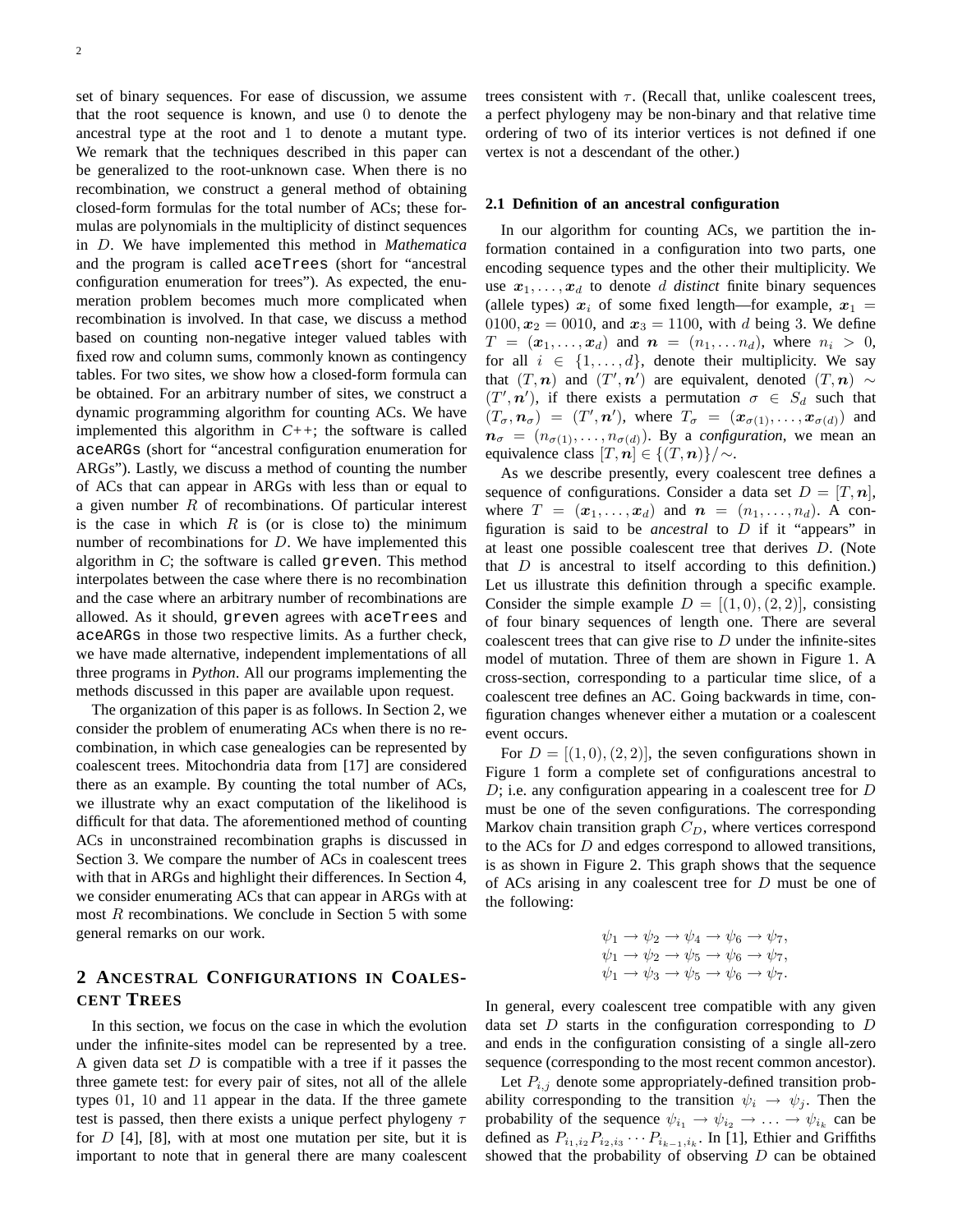Time ψ<sup>6</sup> ψ<sup>7</sup> ψ<sup>2</sup> ψ<sup>1</sup> 1 1 0 0 1 0 0 ψ<sup>5</sup> ψ<sup>6</sup> ψ<sup>7</sup> ψ<sup>2</sup> ψ<sup>1</sup> 1 ψ<sup>5</sup> ψ<sup>6</sup> ψ<sup>7</sup> ψ<sup>3</sup> ψ<sup>1</sup> 1 1 0 0 ψ<sup>2</sup> = [(1, 0), (1, 2)] ψ<sup>3</sup> = [(1, 0), (2, 1)] ψ<sup>4</sup> = [(0), (3)] ψ<sup>5</sup> = [(1, 0), (1, 1)] ψ<sup>6</sup> = [(0), (2)] ψ<sup>7</sup> = [(0), (1)] ψ<sup>4</sup>

Fig. 1. Coalescent trees and ancestral configurations  $\psi_1, \ldots, \psi_7$ . A cross-section, corresponding to a particular time slice, of a tree defines an AC.



 $[(1, 0), (0, 0)]$ 

Fig. 2. Markov chain transition graph  $C_D$  for  $D = [(1, 0), (2, 2)]$ . Dashed lines denote mutation events, while solid lines denote coalescent events. This directed graph is acyclic and contains 3 distinct paths from the initial configuration  $\psi_1 = D$  to the absorbing configuration  $\psi_7$ .

by summing such probabilities over all possible sequences of ACs. In the example  $D = [(1, 0), (2, 2)]$  considered above,

$$
P(D) = P_{1,2} P_{2,4} P_{4,6} P_{6,7} + P_{1,2} P_{2,5} P_{5,6} P_{6,7} + P_{1,3} P_{3,5} P_{5,6} P_{6,7}.
$$

Ethier and Griffiths[1] formulated a recursion for evaluating P(D). In general, computing P(D) *exactly* using the recursion becomes infeasible when sample size is large, and one must then resort to Monte Carlo methods (see [6], [7]). In what follows, we develop a method of counting exactly the total number of inequivalent ACs of an arbitrary data set D. This kind of enumeration should prove useful for studying when exact computation of  $P(D)$  becomes infeasible.

#### **2.2 Enumeration of ACs: A general solution**

We now describe a general, efficient method of obtaining closed-form formulas for the total number of inequivalent ACs. The actual ACs themselves can easily be extracted from our method.

#### *2.2.1. Notation*

For ease of discussion, we first introduce some useful notation. We use  $\mathbf{1}_k$  to denote a k-tuple of 1s, and  $e_i$  to denote a vector with a 1 at the ith entry and 0s elsewhere; the length of  $e_i$  will be clear from the context of its usage. For  $\mathbf{n} = (n_1, \ldots, n_k)$ , define  $\pi(\mathbf{n}) := \prod_{i=1}^k n_i$ . Let  $\mathscr{D}_i$  denote a deletion operator which, when acting on a vector of length  $k \geq i$ , deletes the *i*th entry of the vector, thus changing its length to  $k-1$ . Let  $\mathcal{R}_{i,z}$  denote a replacement operator which replaces the *i*th entry of a vector with  $z$ .

Let  $\mathcal{T} = (\mathbf{y}_1, \dots, \mathbf{y}_k)$  and  $\boldsymbol{\mu} = (\mu_1, \dots, \mu_k)$ . As usual,  $y_1, \ldots, y_k$  are k distinct binary sequences. In T, a site is called a *singlet* if there is exactly one allele type  $y_i \in$  $\{y_1, \ldots, y_k\}$  with value 1 at that site. Here, note that  $\mu_i$  need not be 1. In  $T = (100, 101, 010)$ , for example, sites two and three are singlets. Let a be a singlet site and  $y_i$  the unique allele type with a 1 at that site. With  $y_i^a$  denoting the allele type obtained from  $y_i$  after the 1 at site a mutates to a 0, define  $\mathscr{M}_a(\mathcal{T}, \mu)$  as

$$
\begin{cases}\n(\mathscr{R}_{i;\mathbf{y}_i^a}(T),\mathscr{R}_{i;1}(\boldsymbol{\mu})), & \text{if } \mathbf{y}_i^a \notin {\{\mathbf{y}_1,\ldots,\mathbf{y}_k\}},\\ \n(\mathscr{D}_i(T),\mathscr{D}_i(\boldsymbol{\mu}+e_j)), & \text{if } \mathbf{y}_i^a = \mathbf{y}_j \in {\{\mathbf{y}_1,\ldots,\mathbf{y}_k\}}.\n\end{cases}
$$

Since a singlet site  $a$  uniquely determines  $i$ , we omit  $i$  in writing  $\mathcal{M}_a(\mathcal{T}, \mu)$ . In the example  $\mathcal{T} = (100, 101, 010)$  considered above, the unique allele type associated with  $a = 2$  is  $\mathbf{y}_3$ , and  $\mathbf{y}_3^2 = (000)$  is not in  $\{\mathbf{y}_1, \mathbf{y}_2, \mathbf{y}_3\}$ . For  $a = 3$ , the associated unique allele type is  $y_2$ , and  $y_2^3 = (100)$ , which is equal to  $y_1$ . Hence,  $\mathcal{M}_2(\mathcal{T}, \mu) = ((100, 101, 000), (\mu_1, \mu_2, 1))$  and  $\mathscr{M}_3(\mathcal{T}, \mu) = ((100, 010), (\mu_1 + 1, \mu_3)).$ 

#### *2.2.2. Coalescent and mutation events*

Consider a data set  $D = [T, n]$ . The multiplicity  $n_i$  of an allele type  $x_i$  decreases by exactly one when two sequences of that allele type coalesce. The number of ACs with allele types T is therefore equal to  $\pi(n)$ , which is equal to 1 (for  $[T, n]$ ) itself) plus the number of configurations that can be reached from  $[T, n]$  via coalescent events only. When every allele type has coalesced completely, we end up with the configuration  $[T, \mathbf{1}_d].$ 

In  $T = (x_1, \ldots, x_d)$ , suppose that  $x_i$  is the only allele type with a 1 at site a. Consider a configuration  $[T, m]$ with  $m_i = 1$ , reached by some coalescent events starting from  $[T, n]$ . Now, a mutation event can occur to change the character of  $x_i$  at site a from 1 to 0, making  $[T, m]$  jump to a different configuration  $[T', m']$ , where  $T' \neq T$ . Let  $x_i^a$  denote the allele type obtained after such a mutation event. There are two possible cases. First, if  $x_i^a$  is equal to one of the alleles in T, say  $x_j$ , then the configuration after the mutation event is  $[\mathscr{D}_i(T), \mathscr{D}_i(m + e_j)]$ . Note that the multiplicity of  $x_j$  has increased by one. How many configurations are there with allele types  $\mathscr{D}_i(T)$ ? For  $k \neq i$  and  $k \neq j$ , the multiplicity of  $x_k$  can be any integer between  $n_k$  and 1; independently of the mutation event, coalescent events within allele type  $x_k$ can reduce the multiplicity from  $n_k$  to 1. Further, since the multiplicity of  $x_j$  increases by 1 after the mutation event, it can range from  $n_j+1$  to 1. Hence, the total number of possible ACs with allele types  $\mathcal{D}_i(T)$  is  $\pi(\mathcal{D}_i(n + e_j))$ . Second, if  $x_i^a$ is not equal to any allele in  $T$ , then the configuration after the mutation event is  $[\mathcal{R}_{i;\boldsymbol{x}_{i}^{a}}(T),\boldsymbol{m}]$ . Note that we still have  $m<sub>i</sub> = 1$ . How many configurations are there with allele types  $\mathscr{R}_{i;\boldsymbol{x}_{i}^{a}}(T)$ ? Similar to the first case, since  $\boldsymbol{m}$  is bounded by  $\mathcal{R}_{i;1}(n)$  and  $\mathbf{1}_d$ , the number of configurations with allele types  $\mathscr{R}_{i;\boldsymbol{x}^{a}_{i}}(T)$  is  $\pi(\mathscr{R}_{i;1}(\boldsymbol{n})).$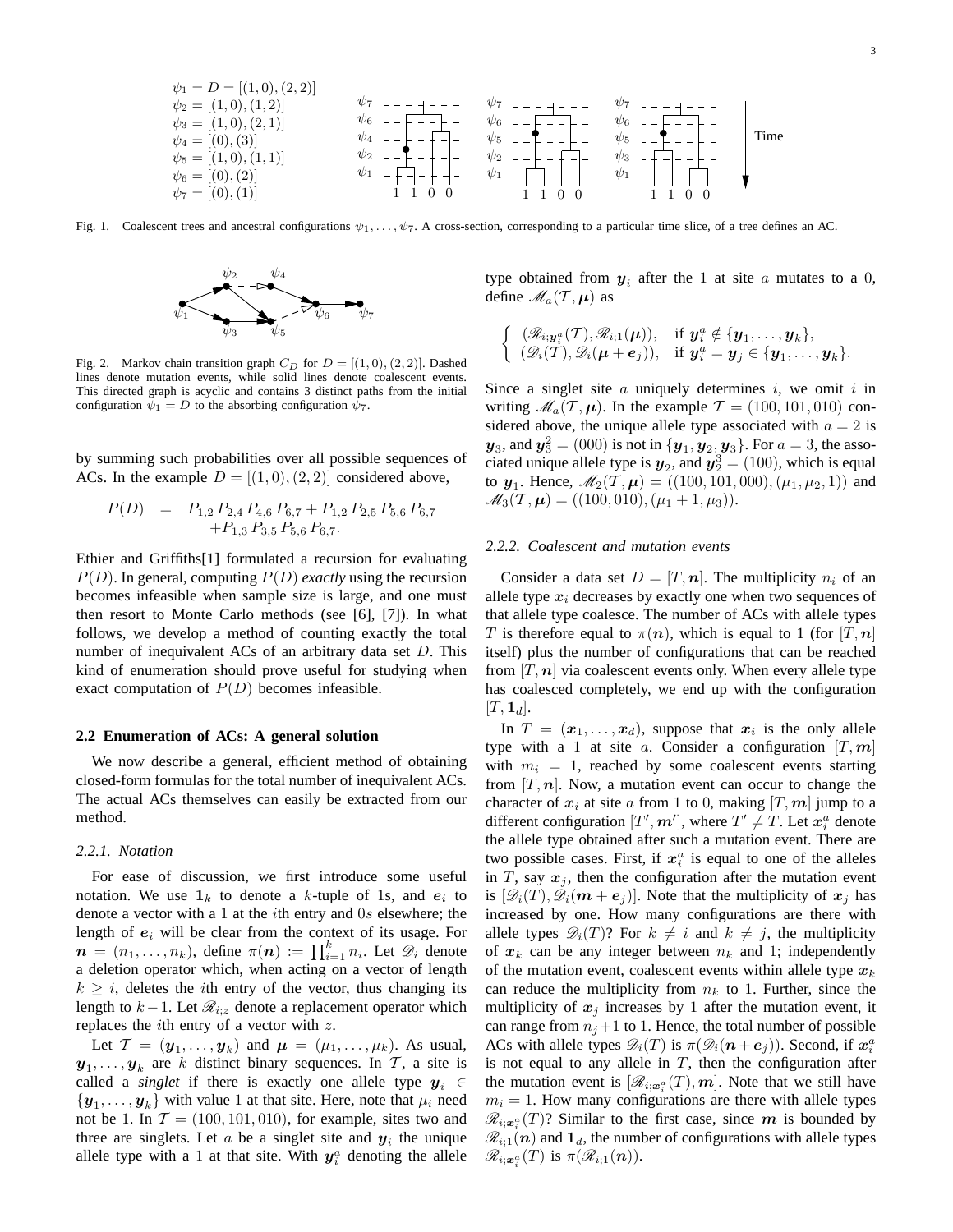#### *2.2.3. A graph construction algorithm*

Our method of counting ACs is to deal with coalescent events for each allele type configuration  $T$  combinatorially and find all possible allele type configurations using a simple graph construction algorithm. More precisely, the general idea goes as follows. For a given input data set  $D$ , suppose that there are ACs with  $T$  as allele type configuration. If the maximum multiplicity of  $T$  over all such ACs is  $\mu$ , then, as discussed above, a simple coalescent argument shows that the total number of ACs with allele type configuration T is  $\pi(\mu)$ . Hence, if we know all possible allele type configurations  $\mathcal{T}_1, \mathcal{T}_2, \ldots, \mathcal{T}_p$ and their maximum multiplicity  $\mu_1, \mu_2, \ldots, \mu_p$ , respectively, then we can easily determine the total number of ACs of  $D$  by summing over  $\pi(\mu_j)$ . Our graph construction algorithm below finds such  $\mathcal{T}_1, \mathcal{T}_2, \ldots, \mathcal{T}_p$  and  $\mu_1, \mu_2, \ldots, \mu_p$ .

We wish to construct a directed graph  $G_D$  where a vertex  $v_i$  is labeled by  $(T_i, n_i)$ , to be determined by the following iterative procedure:

- 1. Given a data set  $D = [T, n]$ , let  $G_D$  initially be a graph with no edges and with  $v_1 = (T, n)$  as its only vertex. Here,  $(T, n)$  is an arbitrary representative of the equivalence class  $[T, n]$ .
- 2. Let  $V_0$  denote the set of all vertices in  $G_D$  with outdegree zero. For all  $v_j = (T_j, n_j) \in V_0$ , determine the set  $S_{v_i}$  of singlet sites (defined above) in  $T_i$ .
- 3. If  $S_{v_i} = \emptyset$  for all  $v_j = (T_j, n_j) \in V_0$ , terminate the procedure. Otherwise, arbitrarily order  $V_0$  and sequentially carry out the following steps for  $v_i$  satisfying  $S_{v_j} \neq \emptyset$ : Determine  $\mathcal{M}_a(T_j, n_j)$  for all  $a \in S_{v_j}$ . If  $\mathcal{M}_a(T_j, n_j) = v_k \in G_D$ , draw a directed edge from  $v_j$ to  $v_k$ . If not, then add  $v_k = \mathcal{M}_a(T_i, n_i)$  to  $G_D$  and draw a directed edge from  $v_i$  to  $v_k$ .
- 4. Go back to step 2.

The graph  $G_D$  compactly encodes all possible ACs. In a vertex  $v_j = (T_j, n_j) \in G_D$ ,  $T_j$  captures the set of distinct binary strings, whereas  $n_i$  determines the range of possible multiplicity of the strings; i.e. if there are  $r$  distinct binary sequences in  $T_i$ , then the multiplicity can be anything between  $n_i$  and  $1_r$ . Further, it is straightforward to show that if  $v_i$  and  $v_k$  are two distinct vertices in  $G_D$ , then  $T_i \neq T_k$ . The total number  $\alpha(D)$  of configurations ancestral to D is therefore given by

$$
\alpha(D) = \sum_{i \in V(G_D)} \pi(\boldsymbol{n}_i), \tag{2.1}
$$

where  $V(G_D)$  is the index set of the vertices in  $G_D$ . We have implemented the above algorithm in *Mathematica*. For a given data set  $D = [(\mathbf{x}_1, \dots, \mathbf{x}_d), (n_1, \dots, n_d)],$  our program generates closed-form formulas for  $\alpha(D)$  in terms of  $n_1, \ldots, n_d$ .

(REMARK: We have an independent program, to be discussed later, that can exhaustively search through evolutionary histories to compute the number of ACs. That program can be used to analyze small sample sizes (usually less than 30 sequences). We have checked that it produces the same answers as does our combinatorial method described above.)



Fig. 3. Application of our enumeration algorithm to  $D$  $[(100, 110, 001), (n_1, n_2, n_3)]$ . Shown on the right hand side is the final graph  $G_D$  constructed by our algorithm.

TABLE 1

Mitochondria data from [17], consisting of 63 sequences and 18 segregating sites. There are 413, 243, 616 ACs for this data set.

| Haplotype          | Multiplicity |
|--------------------|--------------|
| 100101000000010000 | 2            |
| 100101000100010000 | 2            |
| 010000000000000001 | 1            |
| 001000001000000000 | 3            |
| 000101000000010000 | 19           |
| 000111000000010000 | 1            |
| 000000000011000001 | 1            |
| 000000000011100001 | 1            |
| 000000000000000111 | 4            |
| 000000000000000101 | 8            |
| 000000000000000000 | 5            |
| 000000000000000001 | 4            |
| 000000010000000000 | 3            |
| 000000100000001000 |              |

#### **2.3 A toy example**

Consider the data set  $D = [(100, 110, 001), (n_1, n_2, n_3)],$ where  $n_1, n_2$ , and  $n_3$  are some arbitrary positive integers. Applying the algorithm from Section 2.2 leads to the graph  $G_D$  illustrated in Figure 3. From (2.1), the total number of configurations ancestral to  $D$  is thus given by

$$
\alpha(D) = \sum_{i=1}^{6} \pi(n_i)
$$
  
=  $n_1 n_2 n_3 + n_3(n_1 + 1) + n_1 n_2 + (n_1 + 1) + n_3 + 2$   
=  $n_1(n_2 + 1)(n_3 + 1) + 2n_3 + 3$ .

#### **2.4 Mitochondria DNA data**

We now consider the data set from Ward *et al.*[17], which consists of sequences from the control region of mitochondria DNA (mtDNA), sampled from 63 individuals in a single Amerindian tribe. There are 18 segregating sites in the data, shown in Table 1.

Computing the likelihood of observing a given data set is important—for example, for parameter estimation—but, as mentioned in Section 2.1, doing it exactly is infeasible when sample size is large. The same mtDNA data set was considered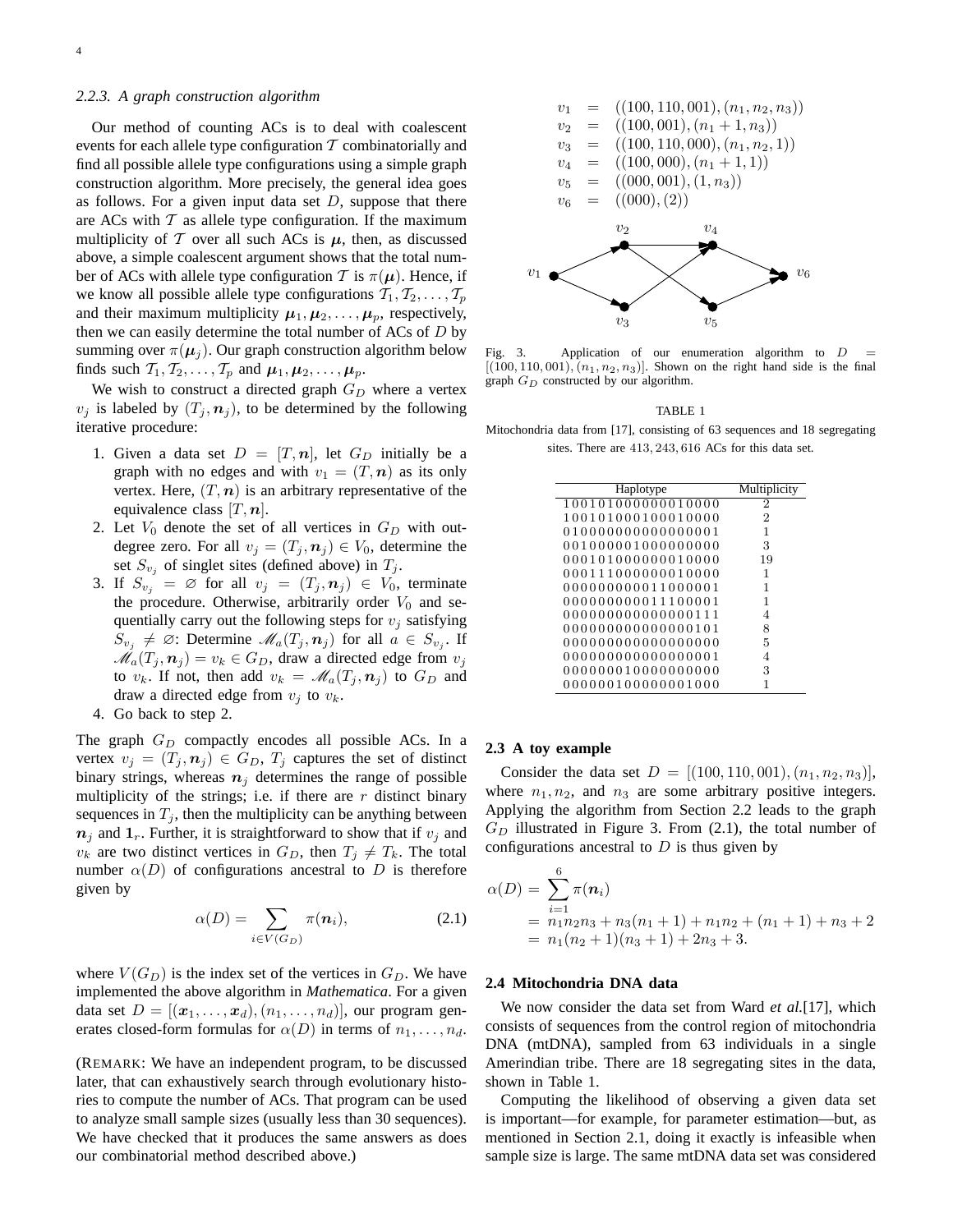

Fig. 4. Illustration of possible events. Time flows from top to bottom. (a) and (b) are examples of recombination events. Let  $s[i : j]$  denote the substring of s in-between  $i$  and  $j$ , inclusive. Going backwards in time, when a recombination event is encountered, the lineage of a sequence  $s[1 : L]$  breaks up into two parts, one corresponding to the lineage of a sequence  $s_1$  whose prefix  $s_1[1 : k]$ is identical to  $s[1:k]$  and the other corresponding to the lineage of a second sequence  $s_2$  whose suffix  $s_2[k+1:L]$  is identical to  $s[k+1:L]$ . The suffix  $s_1[k+1:L]$  and the prefix  $s_2[1:k]$  carry non-ancestral material, denoted by "\*"s. (c) and (d) are examples of coalescent events. Two sequences  $s_1$  and  $s_2$ can coalesce if their characters are identical at common ancestral positions. The final sequence contains the union of the ancestral material in  $s_1$  and  $s_2$ .

by Griffiths and Tavaré [6], who developed a Markov chain Monte Carlo method to analyze the data. Our goal here is to compute the total number of inequivalent ACs of the data, thus illustrating why computing the likelihood exactly using recursions is difficult.

Let  $T = (\mathbf{x}_1, \dots, \mathbf{x}_{14})$  denote the 14 distinct haplotypes shown in Table 1, with  $x_i$  being the *i*th row. Applying our algorithm from Section 2.2 to  $D = [T,(n_1,\ldots,n_{14})]$ generates a directed graph  $G_D$  with 12,896 vertices, and one can easily obtain a closed-form formula, which is too long to write down here, for the total number  $\alpha(D)$  of ACs. For  $n = (1, 1, \ldots, 1), \alpha(D) = 128, 640$ . For  $n =$  $(2, 2, 1, 3, 19, 1, 1, 1, 4, 8, 5, 4, 3, 1)$ , which being the multiplicity of the actual data,  $\alpha(D) = 413, 243, 616$ .

# **3 ANCESTRAL CONFIGURATIONS IN UNCON-STRAINED ARGS**

In this section, we turn to enumerating ancestral configurations in unconstrained ancestral recombination graphs (ARGs)[5]. This case is much more complicated than the classic coalescent case, and, in general, it is difficult to obtain closed-form formulas for the number of ACs. Below we translate the problem of counting ACs into counting contingency tables and provide a dynamic programming algorithm.

#### **3.1 Definition of an AC in ARGs**

In the absence of recombination, if the input data  $D$  contains  $n$  sequences, then any configuration ancestral to  $D$  contains at most  $n$  sequences. This is no longer true when recombinations are allowed. Going backwards in time, when a recombination event is encountered, the lineage of a sequence breaks up into two parts, distributing its ancestral material to two different

sequences which carry additional non-ancestral material (denoted by "∗"s). This concept is illustrated in Figure 4, where possible coalescent events are also described. To simplify things, we assume that recombination breakpoints occur at the midpoints of consecutive sites in  $D$ . Hence, if  $D$  consists of some segregating sites in a region  $X$ , the distribution of ancestral material between two consecutive segregating sites  $i$ and  $i + 1$  in X is completely determined by the configuration at sites i and  $i + 1$ .

Of particular interest is a class of ARGs in which, for any recombination event, both the prefix and the suffix involved in a recombination event contain some ancestral material. Such a class of ARGs was the main focus of [5], and we also limit our attention to such ARGs in this paper. Hence, for our purpose, a sequence appearing in an ARG is generally a string over  $\{0, 1, *\}$ , but the all- $*$  string is not allowed. As before, 0 denotes the ancestral type at the root and 1 denotes a mutant type. A configuration is defined as in Section 2.1, except that now strings are defined over  $\{0, 1, *\}$ . To every ARG, there corresponds a sequence of configurations, which can be viewed as generating the ARG backwards in time. Given a data set D, a configuration is said to be *ancestral* to D if it appears in at least one possible sequence of configurations that corresponds to some ARG consistent with  $D$ . Shown in Figure 5 is a sequence of ACs and its corresponding ARG. It is important to note that there are many—in fact, infinitely many—distinct ARGs that can derive the same initial data, and that the total number of ACs can be immensely large. This is the main point that we wish to illustrate in this paper. For the simple example  $D = [(10, 11, 01), (1, 1, 2)]$  considered in Figure 5, there are only 220 ACs in total. We shall soon see that, as the number of sites and the number of sequences increase, the total number of ACs grows extremely fast.

#### **3.2 A warm-up example**

Before we plunge into the core of our enumeration work, let us consider a simple example for which it is not too difficult to obtain a complete set of ACs by hand. The reader not too familiar with the ARG is recommended to go through this example. Consider the initial data  $D = [(00, 11), (1, 1)]$ . If recombinations are not allowed, then it is clear that there are only 5 ACs, namely  $[(00, 11), (1, 1)], [(00, 01), (1, 1)], [(00, 10), (1, 1)], [(00), (2)],$ and  $[(00), (1)]$ . In the presence of recombination, there are 30 ACs, shown in Figure 6. These ACs can be generated iteratively by asking what happens to a given AC under a mutation, a coalescent or a recombination event; note that some of these events may not be possible, depending on the AC. On the right hand side of Figure 6 is a Markov chain transition graph  $C_D$ , depicting the possible transitions between ACs. Note that the graph  $C_D$  contains directed cycles. AC 1 is the initial configuration, and AC 21 is called the grand common ancestor. To any ARG with the grand common ancestor as the root, there corresponds a unique path from AC 1 to AC 21.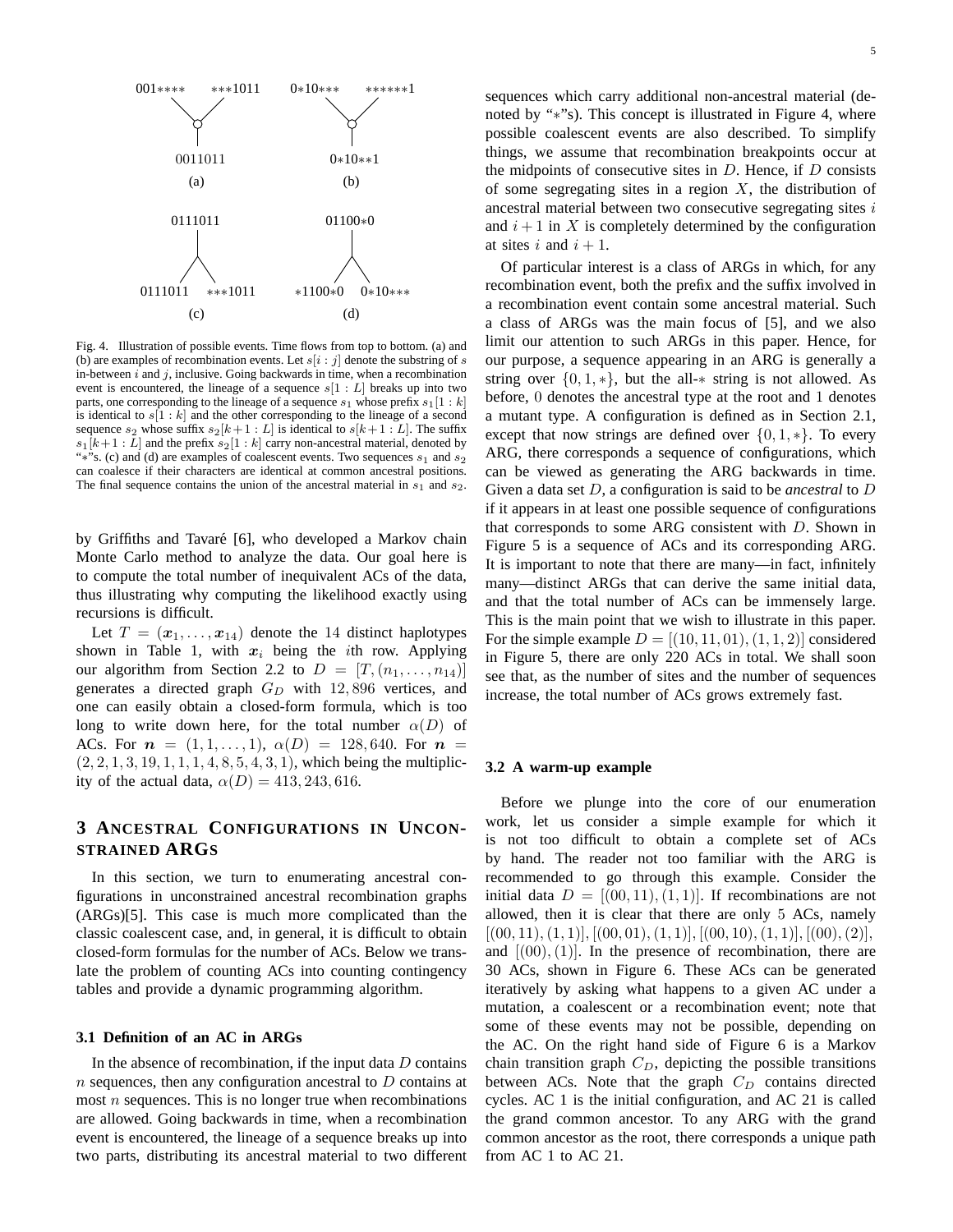Ancestral Configurations

| 1: [(10, 11, 01), (1, 1, 2)]          | 4: [(10, 01), (1, 2)] | 7 : $[(00), (2)]$ |
|---------------------------------------|-----------------------|-------------------|
| $2: [(10, 1*, *1, 01), (1, 1, 1, 2)]$ | 5: [(00, 01), (1, 2)] | 8: [(00), (1)]    |
| $3: [(10, 1*, 01), (1, 1, 2)]$        | 6: [(00, 01), (1, 1)] |                   |



12 13

30 29

Fig. 5. A sequence of ACs for  $D = [(10, 11, 01), (1, 1, 2)]$  and its corresponding ARG. Filled circles denote mutation events. Open circle denotes a recombination event with breakpoint between the first and the second sites. Mutation events at the first and the second sites are denoted by  $m_1$  and  $m_2$ , respectively. Note that there are other ARGs that could have generated D. In total, there are 220 ACs of D.

# Ancestral Configurations

| 1: [(00, 11), (1, 1)]                 | 11: [(00), (2)]                                       | [21:[(00),(1)]                                                      |                 |
|---------------------------------------|-------------------------------------------------------|---------------------------------------------------------------------|-----------------|
| $2: [(0*, *0, 11), (1, 1, 1)]$        | $12: [(0*,10,*1),(1,1,1)] \mid 22: [(01,10),(1,1)]$   |                                                                     |                 |
| $3: [(00, 1*, *1), (1, 1, 1)]$        | $13: [(*0,01,1*), (1,1,1)] \mid 23: [(0*,*0), (2,2)]$ |                                                                     |                 |
| 4: [(00, 10), (1, 1)]                 |                                                       | $14: [(0*,*0,*1), (2,1,1)] \mid 24: [(0*,*0,*1), (1,1,1)]$          | $\mathcal{L}_4$ |
| 5: [(00, 01), (1, 1)]                 |                                                       | $15: [(0*, *0, 1*), (1, 2, 1)] \mid 25 : [(0*, *0, 1*), (1, 1, 1)]$ |                 |
| $6: [(0*, *0, 1*, *1), (1, 1, 1, 1)]$ | $16: [(01, *0), (1, 1)]$                              | $26: [(00, *0), (1, 1)]$                                            | 125             |
| $7: [(0*, *0, 01), (1, 1, 1)]$        | $17: [(0*, *0, 00), (1, 1, 1)]$                       | $[27: [(00, 0*), (1, 1)]$                                           |                 |
| $8: [(0*, *0, 10), (1, 1, 1)]$        | $18: [(0*,10),(1,1)]$                                 | $28: [(0*, *0), (1, 1)]$                                            |                 |
| $9: [(00, 0*, *1), (1, 1, 1)]$        | $19: [(00, *1), (1, 1)]$                              | $29: [(0*, *0), (2, 1)]$                                            |                 |
| $10: [(00, 1*, *0), (1, 1, 1)]$       | $20: [(00, 1*), (1, 1)]$                              | $30: [(0*, *0), (1, 2)]$                                            | 28              |
|                                       |                                                       |                                                                     |                 |

Fig. 6. Configurations ancestral to  $D = [(00, 11), (1, 1)]$  and the Markov chain transition graph  $C_D$ . Mutation events are denoted by dashed arrows. Coalescent and recombination events are denoted by solid arrows. Note that some solid arrows are bidirectional, one direction for recombination and the other for coalescent. Unidirectional arrows denote coalescent events.

#### **3.3 Possible number of** 1**s and** 0**s in an AC**

Let  $n$  denote the total number of binary sequences in  $D$ , with each sequence being of length L. Let  $n_0^i$  (resp.  $n_1^i$ ) denote the total number of 0s (resp. 1s) at site *i*. Note that  $n_0^i + n_1^i = n$ for all  $i \in \{1, ..., L\}$ . (For  $D = [(10, 01, 11), (2, 3, 1)], n_0^1 =$  $3, n_1^1 = 3$  for the first site and  $n_0^2 = 2, n_1^2 = 4$  for the second site.) Let  $r_0^i$  and  $r_1^i$  denote the total number of 0s and of 1s, respectively, at site i in an arbitrary AC  $\psi$ . The infinite-sites model of mutation imposes constraints on possible values of  $(r_0^i, r_1^i)$ . For  $n_1^i \neq 0$ , a mutation event at site i can occur in AC  $\psi$  only if  $r_1^i = 1$ . If  $r_1^i = 1$  and the mutation event occurs, then AC  $\psi$  jumps to a new AC  $\psi'$  with  $(r_0^i + 1)$  0s and no 1s.

To determine the possible range of  $r_0^i$  and  $r_1^i$ , let us first consider the  $L = 1$  case. Since every sequence is of length one, it follows from the above discussion that there exists *exactly* one AC for any pair  $(r_0^1, r_1^1) \in I(n_0^1, n_1^1)$ , where  $I(n_0, n_1)$  is defined as the set of all non-negative integer pairs  $(p, q)$  such that if  $n_0 \neq 0$  and  $n_1 \neq 0$ , then

either (i) 
$$
1 \le p \le n_0
$$
 and  $1 \le q \le n_1$ ,  
or (ii)  $1 \le p \le n_0 + 1$  and  $q = 0$ ; (3.2)

if  $n_0 = 0$  and  $n_1 = n$ , then

either (i) 
$$
p = 0
$$
 and  $1 \le q \le n$ ,  
or (ii)  $p = 1$  and  $q = 0$ ; (3.3)

and, if  $n_0 = n$  and  $n_1 = 0$ , then

$$
1 \le p \le n \text{ and } q = 0. \tag{3.4}
$$

There are  $n_0(n_1 + 1) + 1$  possible values of  $(p, q)$  in the first case,  $n + 1$  in the second, and n in the last. There exists no AC with  $r_0^1$  0s and  $r_1^1$  1s if  $(r_0^1, r_1^1) \notin I(n_0^1, n_1^1)$ . Now comes a crucial point. Even for  $L > 1$ , if an arbitrary number of recombination events are allowed, there exists *at least one* AC for any combination of  $(r_0^1, r_1^1), \ldots, (r_0^L, r_1^L)$  satisfying  $(r_0^i, r_1^i) \in I(n_0^i, n_1^i)$ , for all  $i \in \{1, \ldots, L\}$ . There exists no AC with  $r_0^i$  0s and  $r_1^i$  1s at site i if  $(r_0^i, r_1^i) \notin I(n_0^i, n_1^i)$ . One way to see these points is as follows. Starting from the input data  $D$ , use recombination events to distribute the ancestral material of the first sequence to  $L$  new sequences, each carrying exactly one ancestral site. Do the same for all other sequences in D, so that we end up with  $n \cdot L$  sequences, each carrying exactly one ancestral site. Then, determining the range of  $r_0^i$  and  $r_1^i$  for each site i reduces to the  $L = 1$  case. We stress that the above statement would not hold for  $L > 1$ in the absence of recombination (or if too few recombination events are allowed). For example, consider  $D = [(01), (2)].$ In the absence of recombination, there is no AC with  $r_0^1 = 1$ and  $r_1^2 = 2$ .

#### **3.4 Important observations**

We now highlight a couple of important facts. First, the set of ACs does not depend on the order of 0s and 1s within a site when arbitrary number of recombinations are allowed. For instance,  $[(01, 10), (1, 1)]$  has the same set of ACs as the example  $[(00, 11), (1, 1)]$  considered in Section 3.2 (see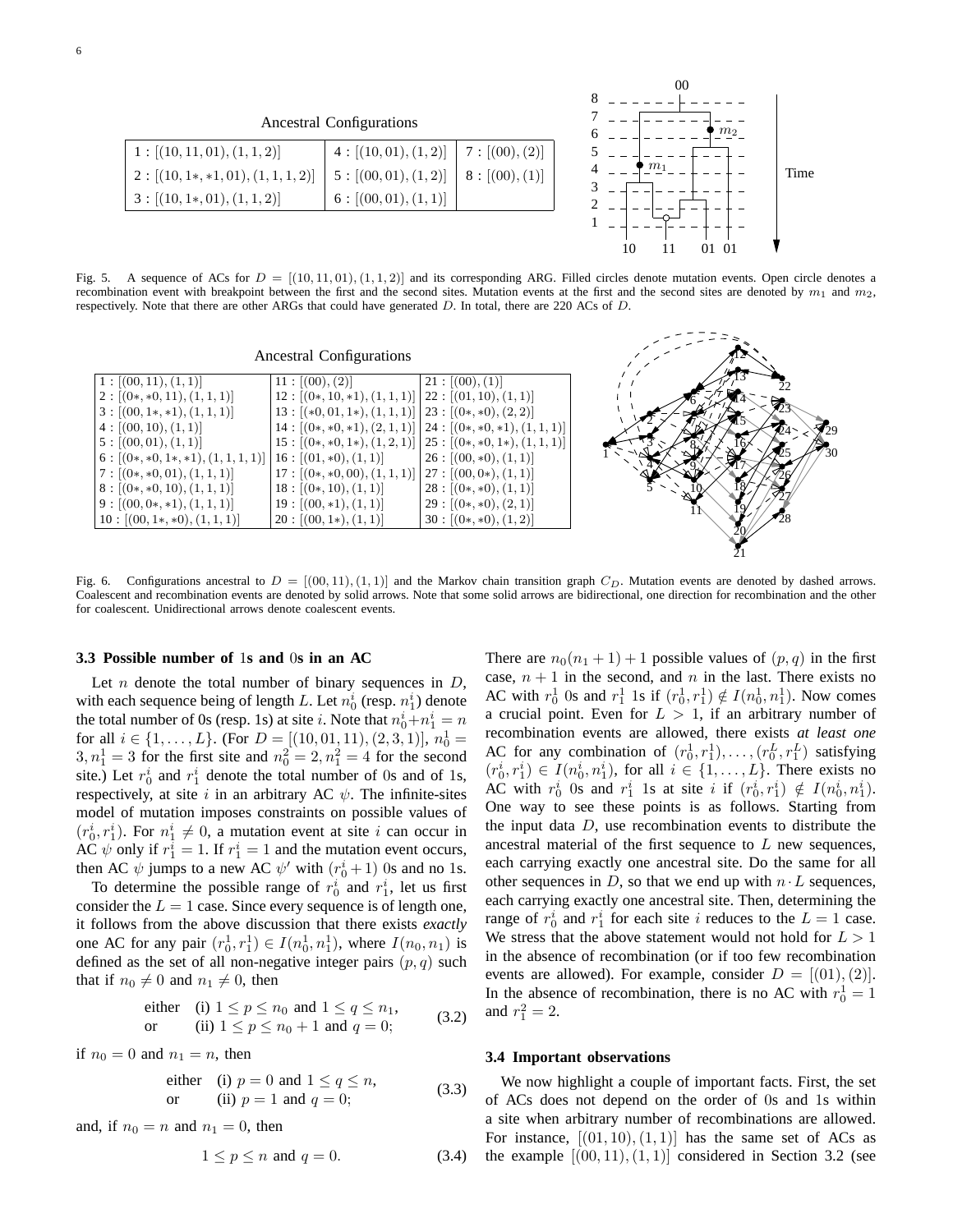Figure 6). This fact can easily be explained as follows. Let D and  $D'$  be two data sets of the same size, such that the *i*th site of D is equal to the *i*th site of  $D'$  up to some rearrangement of elements within the site. Then,  $D$  can be transformed into  $D'$ , or vice versa, using a series of appropriate recombination and coalescent events. It therefore follows that  $D$  and  $D'$  have the same set of ACs.

Second, if two input data sets  $D$  and  $D'$  differ by some permutation  $\sigma$  of their sites, then they have the same *number* of ACs. Any AC of  $D$  can be transformed into an AC of  $D'$ via  $\sigma$ , and vice versa.

For  $D$  a data set containing  $n$  sequences of length  $L$ , let  $X(D) = \{(n_0^1, n_1^1), \dots, (n_0^L, n_1^L)\}\$  denote the multiset of ordered pairs  $(n_0^i, n_1^i)$ , where  $n_0^i$  and  $n_1^i$  are the total number of 0s and 1s, respectively, at site  $i$  of  $D$ . Then, the above two facts together imply that two data sets  $D$  and  $D'$  have the same number of ACs if  $X(D) = X(D')$  as multisets.

#### **3.5 Main idea: Counting restricted contingency tables**

We here describe our method of counting ACs. Intuitively, our approach is to construct ACs moving along the sites, say from left to right. Given that we have constructed ACs for the first  $k - 1$  sites, we construct ACs for the first k sites by appending additional material (i.e., 0, 1 or ∗) to the right. We iterate this procedure until the last site is processed. As we describe below, this procedure of extending ACs can be translated into constructing contingency tables, where column sums are partially determined by the multiplicity of the strings in the AC that is being extended (i.e., an AC for the first  $k-1$ sites) and row sums are partially determined by the allowed numbers of 0s and 1s at site  $k$  (c.f., Section 3.3).

#### *3.5.1. Extending an AC*

Suppose that  $\psi$  is an AC for the first  $k - 1$  sites. Further suppose that  $\psi$  contains  $d$  distinct strings, with multiplicity  $c_1, c_2, \ldots, c_d$  satisfying  $c_1 + c_2 + \cdots + c_d = c$ . Since  $\psi$ is an AC for the first  $k - 1$  sites, it does not contain any all- $*$  string of length  $k - 1$ . However, a string s in an AC for the first  $k$  sites may contain the all- $*$  string of length  $k - 1$  as its prefix, if the character at the kth site of s is either 0 or 1, but not  $\ast$ . For illustration, consider  $D =$  $[(0001, 0000, 1101, 1110), (1, 1, 1, 1)]$ . An AC for the first two sites is shown in Figure 7a, where we simply list strings to represent the AC. It has  $c = 4$  and the multiplicity of "00" is 2, while every other sequence type has multiplicity 1. In any AC for the first two sites, the string "∗ ∗" is not allowed, but "\* \* 0" or "\* \* 1" may appear in an AC for the first three sites. Shown in Figures 7b-d are three examples of ACs for the first three sites; they each contain "\* \* 0". The all-\* string "\* \* \*" is not allowed in any AC for the first three sites.

In an AC for the first  $k$  sites, how many 0s and 1s can be present at site  $k$ ? We have already answered that question in Section 3.3; i.e. the number  $r_0$  of 0s and the number  $r_1$  of 1s satisfy  $(r_0, r_1) \in I(n_0^k, n_1^k)$ , where  $n_0^k$  and  $n_1^k$  respectively denote the number of 0s and 1s at site  $k$  in the input data D. How about the number  $r_*$  of  $*$ s at site k? Since an all- $*$ string of length-k is not allowed,  $r_*$  is bounded from above, while the minimum value of  $r_*$  is determined by the total sums

number of strings in  $\psi$  and the number of non- $*$  characters at site  $k$ . A moment's thought leads to the conclusion that  $\max(c - r_0 - r_1, 0) \leq r_* \leq c$ . Similarly, the number  $c_*$  of all- $*$  prefixes of length  $k - 1$  satisfies max $(r_0 + r_1 - c, 0) \leq$  $c_* \leq r_0 + r_1$ . Note that  $c_*$  and  $r_*$  must satisfy  $c + c_*$  $r_0 + r_1 + r_*$  for consistency. In Figures 7b-d, the ACs shown have  $(r_0, r_1) = (4, 0) \in I(3, 1)$  and  $r_* = 1$  at site three, and each AC has exactly one sequence containing "∗ ∗" as a prefix of length 2 (i.e.,  $c_* = 1$ ). As required,  $c + c_* = r_0 + r_1 + r_*$ .

#### *3.5.2. Restricted contingency tables*

As above, let  $\psi$  be an AC for the first  $k-1$  sites containing d distinct strings. The pairing of a length- $(k-1)$  string in  $\psi$ or a length- $(k - 1)$  all- $*$  string with a character at site k can be concisely summarized by a table of the following form:

|              |       |                              |                                                                                                                                                                                   | row |
|--------------|-------|------------------------------|-----------------------------------------------------------------------------------------------------------------------------------------------------------------------------------|-----|
|              |       |                              |                                                                                                                                                                                   |     |
|              |       |                              |                                                                                                                                                                                   |     |
|              |       |                              | $\left. \begin{array}{cccc} A_{0,1} & \cdots & A_{0,d} & A_{0,*} & r_0 \\ A_{1,1} & \cdots & A_{1,d} & A_{1,*} & r_1 \\ A_{*,1} & \cdots & A_{*,d} & 0 & r_* \end{array} \right $ |     |
| column sums: | $c_1$ | $\sim$ 100 $\sim$ 100 $\sim$ | $c_d$                                                                                                                                                                             |     |

For  $j = 1, \ldots, d$ , a particular entry  $A_{i,j}$  corresponds to the multiplicity of a length- $k$  string obtained from appending character i to the right of a length- $(k - 1)$  string of type j in  $\psi$ , whereas  $A_{i,*}$  corresponds to the multiplicity of a length-k string obtained from appending character  $i$  to the right of an all- $*$  string of length  $k-1$ . To avoid generating an all- $*$  string of length-k, we impose the condition  $A_{*,*} = 0$ . A column sum  $c_j$ , for  $j = 1, \ldots, d$ , is given by the multiplicity of string type j in  $\psi$ , and row sums  $r_0$  and  $r_1$ , respectively denoting the number of 0s and 1s at site  $k$  in the corresponding new AC, satisfy  $(r_0, r_1) \in I(n_0^k, n_1^k)$  (see Section 3.3). Further, as described above, the number  $c_*$  of all- $*$  prefixes of length  $k-1$  and the number  $r_*$  of  $*$ s at site k satisfy max $(c - r_0$  $r_1, 0 \leq r_* \leq c$ ,  $\max(r_0 + r_1 - c, 0) \leq c_* \leq r_0 + r_1$ , and  $c_1+\cdots+c_d+c_* = r_0+r_1+r_*$ . The number of non-zero entries in the above contingency table gives the number of *distinct* length- $k$  strings in the corresponding new AC. In the next iteration, non-zero  $A_{i,j}$  will appear as possible column sums when constructing contingency tables for site  $k + 1$ . Returning to our example, contingency tables corresponding to the ACs discussed before are shown in Figures 7b-d. In Figure 7b, all strings in the AC are distinct, and the corresponding contingency table contains only 1s as non-zero entries. In Figures 7c and 7d, the string 000 has multiplicity 2, and the entry  $A_{0,1}$ , which corresponds to the multiplicity of the length-3 string obtained from appending 0 to the right of 00, is 2.

In summary, there is a one-to-one correspondence between non-negative integer valued contingency tables described above and ACs for the first  $k$  sites that can be created by appending 0s, 1s and ∗s to the right of the strings in an AC for the first  $k - 1$  sites. Hence, we can enumerate ACs by counting contingency tables.

Since the table described above has  $A_{*,*} = 0$ , we call it a *restricted* contingency table with row sums  $r = (r_0, r_1, r_*)$ and column sums  $c = (c_1, \ldots, c_d, c_*)$ . If the entry  $A_{*,*}$ were not restricted to be zero, we would have a standard (or an *unrestricted*) contingency table with row sums  $r$  and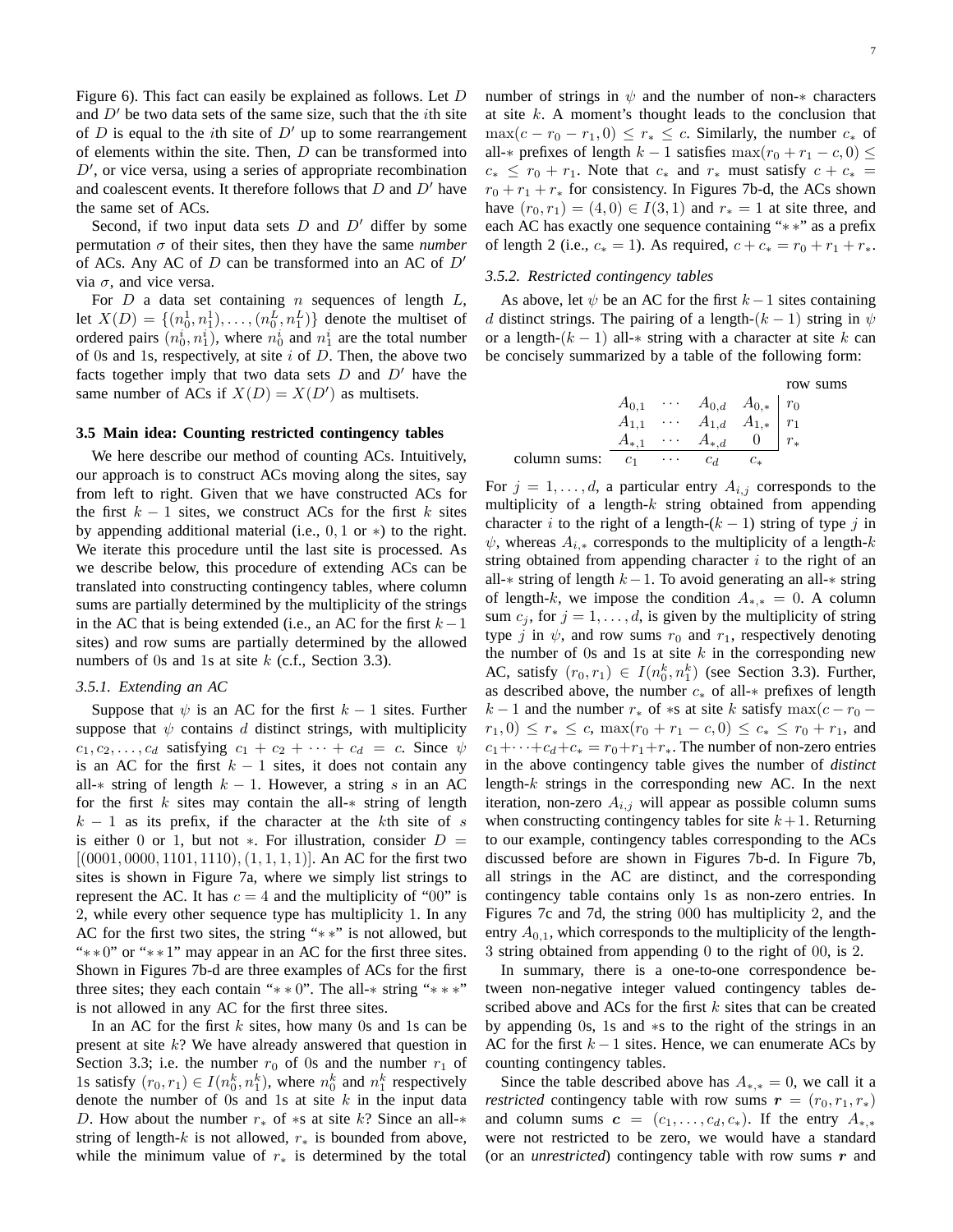| (a) | EO OT<br>v v<br>0 <sub>0</sub><br>. $1 * 1$<br>$*1$ | (b)<br>$-$<br>$\scriptstyle{c_2}$<br>$-$<br>$c_3$<br>$-$ | $\Gamma 0 0 * T$<br>000<br>$1 * 0$<br>$*10$<br>÷ | - |  | ÷<br><b>.</b> | (c) | 0000<br>000<br>$1 * *''$<br>$*10$<br>$\sim$ | $\Omega$<br>∸<br>∸ |  | ≖ | 4<br>$\overline{0}$ | (d) | FO 0 0 1<br>$000_1$<br>$1*01$<br>$*1*$ | -<br>- |  |  |
|-----|-----------------------------------------------------|----------------------------------------------------------|--------------------------------------------------|---|--|---------------|-----|---------------------------------------------|--------------------|--|---|---------------------|-----|----------------------------------------|--------|--|--|
|     |                                                     |                                                          | $***0$                                           |   |  |               |     | $**0$                                       |                    |  |   |                     |     | $**0$                                  |        |  |  |

Fig. 7. Constructing ACs for  $D = [(0001, 0000, 1101, 1110), (1, 1, 1, 1)]$  by extending strings. For clarity of illustration, ACs are represented as lists of strings inside [ ]; a string is read horizontally. (a) An AC for the first two sites. (b)-(d) ACs and their corresponding restricted contingency tables obtained from extending the AC in (a) by an additional column with  $r_0 = 4$ ,  $r_1 = 0$ ,  $r_* = 1$ . Note that  $c_* = 1$  in (b)-(d), thus satisfying  $c + c_* = r_0 + r_1 + r_*$ .

column sums c. Restricted and unrestricted contingency tables are related as follows. Let  $N_u(r, c)$  denote the number of *unrestricted* contingency tables with column sums c and row sums r. Similarly, let  $N_r(r, c)$  denote the number of *restricted* contingency tables with row sums  $r$  and column sums  $c$ . For  $\mathbf{r} = (r_0, r_1, r_*)$  and  $\mathbf{c} = (c_1, \dots, c_d, c_*)$ , define  $\mathbf{r}' =$  $(r_0, r_1, r_* - 1)$  and  $c' = (c_1, \ldots, c_d, c_* - 1)$ . Then, it is straightforward to show that

$$
N_r(\mathbf{r}, \mathbf{c}) = \begin{cases} N_u(\mathbf{r}, \mathbf{c}) - N_u(\mathbf{r}', \mathbf{c}') & \text{if } r_* \ge 1 \text{ and } c_* \ge 1, \\ N_u(\mathbf{r}, \mathbf{c}) & \text{otherwise.} \end{cases}
$$
(3.5)

We have not yet discussed how to obtain the total number of ACs. The case with two sites is amenable to analytic techniques. For more than two sites, we propose a solution via dynamic programming. These topics are subsequently discussed in the next two subsections.

#### **3.6 Counting ACs for two sites**

If there are only two sites in  $D$ , we only need to consider contingency tables of size  $3 \times 3$ . This simplifies the problem considerably, and it is possible to sum over all necessary  $3 \times 3$ contingency tables explicitly to obtain closed-form formulas. We describe this analytical result below.

It follows from the discussion in the previous section that the number of ACs with  $c_0$  0s and  $c_1$  1s at the first site and  $r_0$  0s and  $r_1$  1s at the second site is given by the following sum of restricted contingency table numbers:

$$
\sum_{j=\max(r_0+r_1,c_0+c_1)}^{r_0+r_1+c_0+c_1} N_r((r_0,r_1,j-r_0-r_1),(c_0,c_1,j-c_0-c_1)),
$$

where the sum over j accounts for the allowed values of  $c_*$ and  $r_{\ast}$ . By using (3.5), this sum can be shown to be equal to  $N_u((r_0, r_1, c_0+c_1), (c_0, c_1, r_0+r_1)).$  Hence, the total number  $\beta(D)$  of ACs for the case with two sites is

$$
\sum_{(c_0, c_1) \in I(n_0^1, n_1^1),} N_u((r_0, r_1, c_0 + c_1), (c_0, c_1, r_0 + r_1)),
$$
  

$$
(r_0, r_1) \in I(n_0^2, n_1^2)
$$
 (3.6)

where, as before,  $I(n_0^i, n_1^i)$  determines the allowed number of 0s and 1s at site  $i$ .

The key observation is that the expression shown in (3.6) can be summed explicitly. A  $3 \times 3$  *unrestricted* contingency table of the form

| $a$          | $b$             | $v$   | $r_0$       |
|--------------|-----------------|-------|-------------|
| $c$          | $d$             | $w$   | $r_1$       |
| column sums: | $\frac{x}{c_0}$ | $c_1$ | $r_0 + r_1$ |

has only 4 degrees of freedom; once the entries  $a, b, c, d$ are chosen, the other entries get fixed by given row and column sums. Moreover,  $a, b, c, d$  satisfy the following set of constraints:

$$
0 \le a + b \le r_0, 0 \le c + d \le r_1, 0 \le a + c \le c_0, 0 \le b + d \le c_1.
$$

These constraints imply

$$
a \in \mathcal{A} = \{0, \ldots, \max(c_0, r_0)\},
$$
  
\n
$$
b \in \mathcal{B} = \{0, \ldots, \min(c_1, r_0 - a)\},
$$
  
\n
$$
c \in \mathcal{C} = \{0, \ldots, \min(r_1, c_0 - a)\},
$$
  
\n
$$
d \in \mathcal{D} = \{0, \ldots, \min(r_1 - c, c_1 - b)\},
$$

and therefore (3.6) can be written as

$$
\beta(D) = \sum_{(c_0, c_1) \in I(n_0^1, n_1^1), \atop (r_0, r_1) \in I(n_0^2, n_1^2)} \sum_{a \in A} \sum_{b \in B} \sum_{c \in C} \sum_{d \in D} 1.
$$

This sum can be performed explicitly. For example, for  $n_0^1 =$  $n_1^1 = n_0^2 = n_1^2 = n/2$ , for n even, the total number  $\beta(D)$  of ACs is given by the following degree-8 polynomial:

$$
\beta(D) = 2 + \frac{179}{84}n + \frac{2339}{1260}n^2 + \frac{151}{160}n^3 + \frac{3851}{11520}n^4 + \frac{31}{384}n^5 + \frac{259}{23040}n^6 + \frac{11}{13440}n^7 + \frac{11}{430080}n^8.
$$
\n(3.7)

Note that the degree 8 is equal to the number  $3^L - 1$  of distinct strings over  $\{0, 1, *\}$ , except for the all- $*$  string, of length  $L=2$ 

#### **3.7 Counting ACs for arbitrary number of sites**

For more than two sites, we adopt a dynamic programming approach for counting *restricted* contingency tables. As mentioned in Section 3.5, our algorithm progresses sequentially along the sites, from left to right. There also exists a more efficient, albeit somewhat more complicated, dynamic programming formulation in terms of counting *unrestricted* contingency tables, but we will not discuss that here. Further, we remark that we considered an alternative approach to counting ACs that is based on counting lattice points bounded by polytopes. Computing the number of such lattice points is a widelystudied problem in mathematics (for example, see [13] and references therein). Moreover, there is a public software called *LattE* (available at http://www.math.ucdavis.edu/∼latte/) that enumerates lattice points, but we found that it is significantly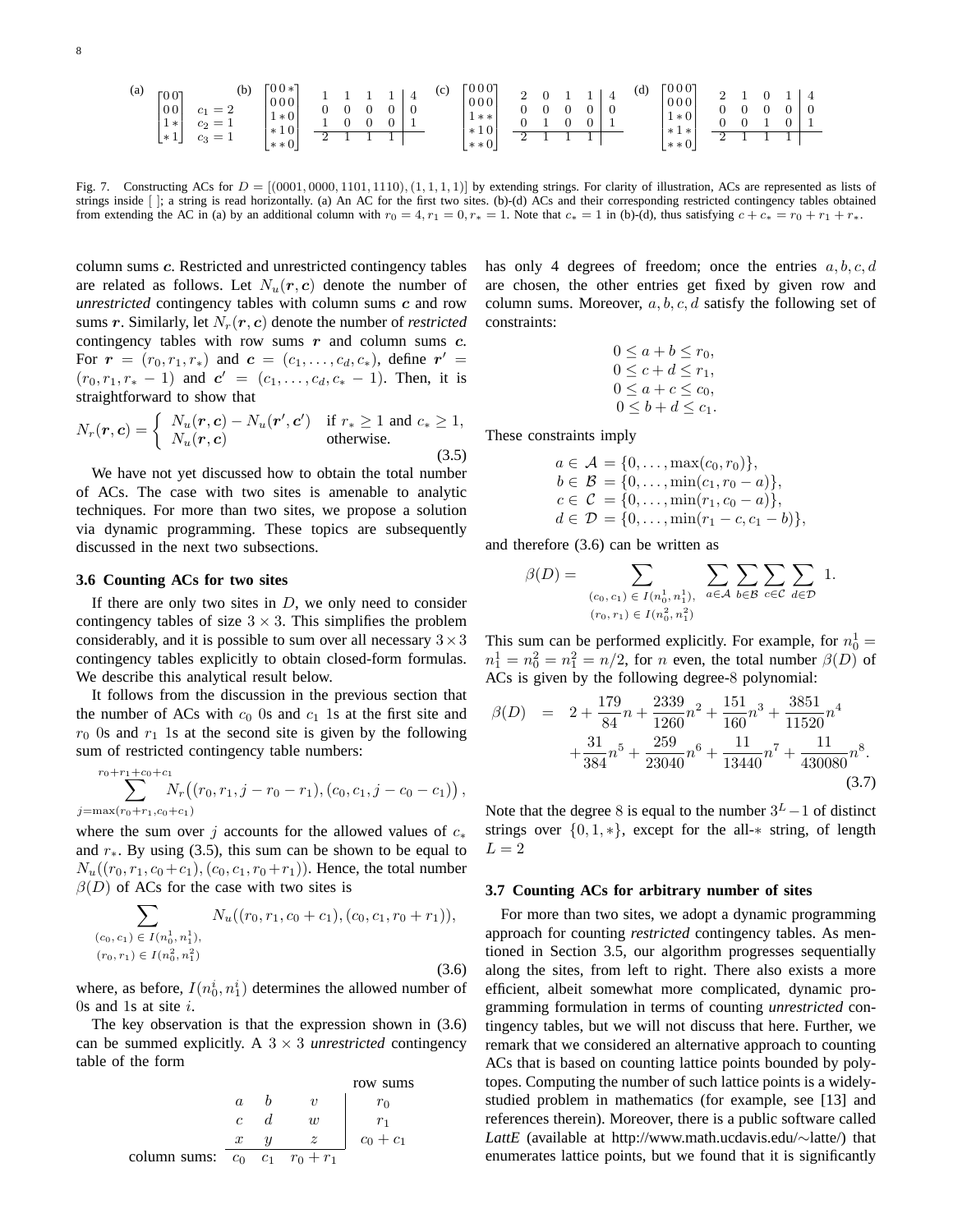slower than our own program for enumerating ACs via counting restricted contingency tables; it seems that  $L = 2$  is the only case that *LattE* can handle.

Recall that both contingency tables shown in Figures 7c and 7d have  $2, 1, 1, 1$  as non-zero entries, although the two tables have different corresponding ACs. In each AC, as the corresponding contingency table captures, there are 4 distinct types of length-3 strings, with exactly one type being of multiplicity 2, while every other type is of multiplicity 1. Now, consider extending the ACs in Figures 7c and 7d to create ACs for the first four sites. For both cases, we need to find contingency tables of the following form:

row sums

$$
A_{0,1} \quad A_{0,2} \quad A_{0,3} \quad A_{0,4} \quad A_{0,*} \quad r_0
$$
  
\n
$$
A_{1,1} \quad A_{1,2} \quad A_{1,3} \quad A_{1,4} \quad A_{1,*} \quad r_1
$$
  
\n
$$
A_{*,1} \quad A_{*,2} \quad A_{*,3} \quad A_{*,4} \quad 0 \quad r_*
$$
  
\ncolumn sums:

where  $(r_0, r_1) \in I(n_0^4, n_1^4)$ . As a consequence, the same set of contingency tables will be generated, although the corresponding set of ACs will be different for the two cases. (In the ACs obtained from extending the AC in Figure 7c, possible prefixes of length-3 are "000", "1∗∗", "∗10", "∗∗0" and "∗∗∗", whereas in the ACs obtained from extending the AC in Figure 7d, possible prefixes of length-3 are "000", "1 ∗ 0", "∗1∗", "∗ ∗ 0" and "∗ ∗ ∗".) Hence, since we are only interested in *counting* ACs, and not in constructing the actual ACs themselves, we do not need to consider extensions of the ACs in Figures 7c and 7d separately. At each iteration of our algorithm, we only keep track of distinct multiplicity configurations and how often each configuration appears. Then, we construct contingency tables for each distinct multiplicity configuration. This method considerably reduces the number of contingency tables to construct.

We now describe our enumeration algorithm. Given a matrix M, let  $\Lambda(M)$  denote the descending array of positive integers in M. For example, if

$$
M = \left(\begin{array}{rrr} 3 & 2 & 0 & 4 \\ 1 & 0 & 2 & 0 \\ 0 & 0 & 1 & 0 \end{array}\right),
$$

then  $\Lambda(M) = (4, 3, 2, 2, 1, 1)$ . Suppose that M and M' are contingency tables that arise while considering site  $k$ . When constructing contingency tables for site  $k + 1$ , we do not need to distinguish M from M' if  $\Lambda(M) = \Lambda(M')$ ; we just need to keep track of how many tables for site k have  $\Lambda(M)$  as descending array of positive integers. (Note that  $\Lambda(M)$  are used as column sums when constructing contingency tables for site  $k + 1$ .)

Given a k-tuple  $\mathbf{v} = (v_1, v_2, \dots, v_k)$  of non-negative integers, we define  $|v| = \sum_{i=1}^{k} v_i$ . Let  $\mathcal{R}(c, r)$  be the set of all restricted contingency tables with column sums  $(c, c_*)$ and row sums  $(r, r_*)$ , where  $\max(|r| - |c|, 0) \leq c_* \leq |r|$ and  $\max(|c| - |r|, 0) \le r_* \le |c|$ . As usual,  $(n_0^i, n_1^i)$  denote the number of 0s and 1s at site  $i$  in the input data  $D$ .

For each site i, we associate a set  $C_i$  of column sums. To initialize the algorithm, we define

$$
C_1 := \left\{ \Lambda(r_0, r_1) \mid (r_0, r_1) \in I(n_0^1, n_1^1) \right\}.
$$

For each  $c^1 \in C_1$ , the *multiplicity* of  $c^1$  is defined as

$$
\mu(\mathbf{c}^1) := \left| \left\{ (r_0, r_1) \in I(n_0^1, n_1^1) \, \big| \, \Lambda(r_0, r_1) = \mathbf{c}^1 \right\} \right|.
$$

For the kth site, where  $k > 1$ ,  $\mathcal{C}_k$  is recursively defined as

$$
\mathcal{C}_k := \left\{ \Lambda(M) \middle| \begin{array}{c} M \in \mathcal{R}(c^{k-1}, r^k), \text{ where} \\ c^{k-1} \in \mathcal{C}_{k-1} \text{ and } r^k \in I(n_0^k, n_1^k) \end{array} \right\}.
$$

Note that only distinct  $\Lambda(r^k)$  need to be considered when constructing  $C_k$ . For every  $c^{k-1} \in C_{k-1}$  and every  $c^k \in C_k$ , we count the following number of restricted contingency tables M with  $\Lambda(M) = \mathbf{c}^k$ :

$$
w(\boldsymbol{c}^{k-1},\boldsymbol{c}^k):=\sum_{\boldsymbol{r}^k\in I(n_0^k,n_1^k)}\bigl|\bigl\{M\in\mathcal{R}(\boldsymbol{c}^{k-1},\boldsymbol{r}^k)\bigl|\Lambda(M)=\boldsymbol{c}^k\bigr\}\bigr|\,.
$$

This can then be used to define the multiplicity of  $c^k \in \mathcal{C}_k$  as

$$
\mu_k(\boldsymbol{c}^k) = \sum_{\boldsymbol{c}^{k-1} \in C_{k-1}} \mu_{k-1}(\boldsymbol{c}^{k-1}) w(\boldsymbol{c}^{k-1}, \boldsymbol{c}^k).
$$

In practice,  $\mathcal{C}_k$  and  $\mu_k(\cdot)$  can be determined concurrently.

The total number  $\beta(D)$  of ACs for D is obtained by summing the multiplicity of column sums for the last site:

$$
\beta(D) = \sum_{\mathbf{c}^L \in \mathcal{C}_L} \mu_L(\mathbf{c}^L). \tag{3.8}
$$

More generally, the total number of ACs for  $D[1:k]$ , restriction of  $D$  to the first  $k$  sites, is

$$
\beta(D[1:k]) = \sum_{\mathbf{c}^k \in \mathcal{C}_k} \mu_k(\mathbf{c}^k).
$$

We have written a  $C_{++}$  program that implements the dynamic programming algorithm described above. For two sites, we have checked numerically that (3.8) gives the same answers as does (3.6).

#### **3.8 Some explicit enumeration of ACs**

For *n* even,  $n_0^i = n_1^i = n/2$  for every site *i* leads to the largest number of ACs. For n odd, the largest number of ACs is achieved if  $n_0^i = \lfloor n/2 \rfloor + 1$  and  $n_1^i = \lfloor n/2 \rfloor$  for every site i, where  $|\cdot|$  denotes the floor function. The left hand side of Table 2 shows such largest possible number of ACs for small number  $n$  of sequences and small number  $L$  of sites. It is quite striking that the number of ACs grows so fast as the data size increases. These numbers were obtained using our software that implements the dynamic programming algorithm described in Section 3.7. For  $L = 2$  and n even, our closedform formula (3.7) agrees with the numerical values shown in Table 2.

For fixed L, the total number of ACs is bounded from above by a polynomial in *n* of degree  $3^L - 1$ . There are  $3^L - 1$ non-negative integer valued variables  $m_1, \ldots, m_{3^L-1}$ , and the maximum value that any variable can take is  $n$ . Hence, the total number of ACs is  $O(n^{3^L-1})$ . As this simple analysis shows, the total number of ACs depends more crucially on the number of sites than on the number of sequences. This qualitative behavior of growth is also apparent in Table 2.

In the absence of recombination, there are  $2^L$  distinct binary sequences of length  $L$ , but that the genealogy is given by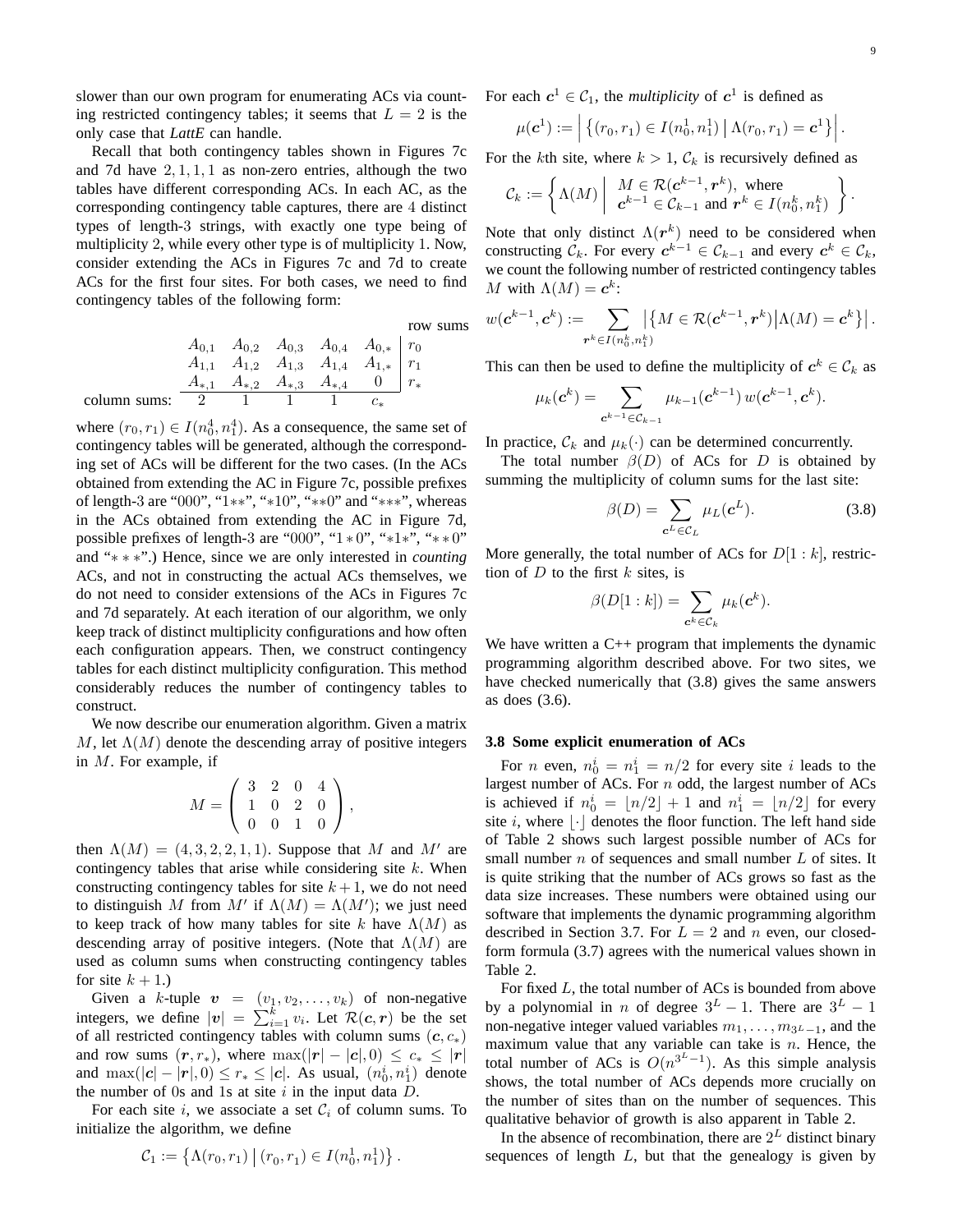TABLE 2

Total number of ACs for data D with, for every site i,  $n_0^i = a_0$  and  $n_1^i = a_1$ , where  $a_0 = a_1 = \lfloor n/2 \rfloor$  for n even, and  $a_0 = \lfloor n/2 \rfloor + 1$ ,  $a_1 = \lfloor n/2 \rfloor$  for *n* odd. Under these conditions, the maximum value of  $\alpha(D)$  is  $1 + a_0(a_1 + 2^L - 1)$ . These values are shown on the right hand side. Shown on the left hand side is the total number of ACs when an arbitrary number of recombinations are allowed.

|                  |         |               |                 |                        |                  | $\max(\alpha(D))$ (Without Recombination) |    |    |     |
|------------------|---------|---------------|-----------------|------------------------|------------------|-------------------------------------------|----|----|-----|
|                  |         |               |                 |                        |                  |                                           |    |    |     |
| $\boldsymbol{n}$ |         |               |                 |                        | $\boldsymbol{n}$ |                                           |    |    |     |
|                  | 30      | 573           | 16875           | 689 175                |                  |                                           |    |    | 33  |
|                  | 108     | 6286          | 743387          | 149 861 079            |                  |                                           |    | 33 | 65  |
|                  | 330     | 62589         | 32482009        | 35 523 729 489         | 4                |                                           | 19 | 35 | 67  |
|                  | 866     | 445 137       | 893 479 326     | 4938627635669          |                  | 16                                        | 28 | 52 | 100 |
| 6                | 2 1 4 3 | 3 3 0 2 5 0 6 | 29 521 615 942  | 962 962 451 049 968    | ი                | 19                                        | 31 | 55 | 103 |
|                  | 4611    | 17 409 443    | 568 860 072 916 | 91 812 561 254 804 105 |                  |                                           | 41 | 73 | 137 |

a tree puts tight restriction on which sequences can appear together in an AC. As in the above case, for every site  $i$ , let  $n_0^i = a_0$  and  $n_1^i = a_1$ , where  $a_0 = a_1 = n/2$  if n is even, and  $a_0 = \lfloor n/2 \rfloor + 1, a_1 = \lfloor n/2 \rfloor$  if n is odd. Under these conditions, the number  $\alpha(D)$  of ACs is maximum if the input data contains  $a_0$  all-0 sequences and  $a_1$  all-1 sequences. One can use the method described in Section 2.2 to show that  $\max(\alpha(D)) = 1 + a_0(a_1 + 2^L - 1)$ , where L is the number of sites. Some numerical values of this function are shown on the right hand side of Table 2. These numbers are negligibly small, compared to the value of  $\beta(D)$  shown on the left hand side of Table 2.

For L sites, let  $B_L(k)$  denote the number of ACs with  $\sum_{i=1}^{k} B_{L}(i)$ , which gives the number of ACs with at most k exactly k strings, and let  $S_L(k)$  denote the cumulative count strings. Table 3 shows  $B_L(k)$  and  $S_L(k)$  for data sets with  $n = 5$  and  $(n_0^i, n_1^i) = (3, 2)$  for every site *i*. The largest value of  $S_L(k)$  corresponds to  $\beta(D)$  for  $n = 5$  in Table 2.

# **4 ANCESTRAL CONFIGURATIONS IN CONSTRAINED ARGS**

In this section, we enumerate ACs in ARGs with at most  $R$  recombinations. This study is motivated by the problem of approximating the likelihood  $P(D)$  of the input data D when the recombination rate is low, by summing over the probability of ARGs with small number of recombinations. Further, the work described here can be used to enumerate all ARGs that can generate  $D$  using at most  $R$  recombinations, under the infinite-sites model of mutation. The constraint on the number of recombinations further complicates the problem of enumerating ACs, and combinatorial analysis is more difficult to carry out. We provide a dynamic programming algorithm that enumerates ACs by explicitly tracking all possible evolutionary histories backwards in time.

(CAUTIONARY REMARK: Given a data set D, an AC  $\psi$  that is  $R$  recombinations away from  $D$  may not appear in any ARG for  $D$  with at most  $R$  recombinations; further recombinations may be required for  $\psi$  to reach the grand common ancestor. Hence, the number of ACs in ARGs for  $D$  with at most  $R$ recombinations is in general smaller than the number of ACs that can be reached from  $D$  using at most  $R$  recombinations. In what follows, we are interested in counting the former.)

#### **4.1 Examples revisited**

As mentioned in Section 3.4, when arbitrary number of recombinations are allowed, the set of ACs does not depend on the order of 0s and 1s within a column. For example,  $D =$  $[(00, 11), (1, 1)]$  and  $D' = [(01, 10), (1, 1)]$  have the same set of ACs, shown in Figure 6, when arbitrary number of recombinations are allowed. That no longer holds true if there is a restriction on the number of allowed recombinations. This fact is easiest to see in the absence of recombination, in which case the set of ACs for D is  $\{[(00, 11), (1, 1)], [(00, 01), (1, 1)],$  $[(00, 10), (1, 1)], [(00), (2)], [(00), (1)]\},$  whereas that for  $D'$  is  $\{[(01, 10), (1, 1)], [(01, 00), (1, 1)], [(00, 10), (1, 1)],$  $[(00), (2)], [(00), (1)]\}.$  Similarly, when only a single recombination is allowed, it is straightforward to show that  $D$  and  $D'$  have different sets of ACs, although the two sets are both of size 19.

When there is a restriction on the number of recombinations, even the number of ACs may depend on the order of 0s and 1s within a column. Consider the two data sets  $D = [(00, 11), (1, 2)]$  and  $D' = [(01, 10, 11), (1, 1, 1)]$ . In the absence of recombination, D has 6 ACs, while there exists no coalescent tree for  $D'$  (c.f. the three gamete test mentioned in Section 2). The minimum number of recombinations for  $D'$ is one, and there are 21 inequivalent ACs in the set of ARGs for  $D'$  with exactly one recombination. In contrast, there are 26 ACs for D when one recombination is allowed.

In Section 3.4, we observed that, when arbitrary number of recombinations are allowed, two data sets differing by some permutation of their columns have the same number of ACs. This also is no longer true, in general, if the number of recombinations is constrained. For example, consider the two data sets  $D = [(001, 110, 111), (1, 1, 1)]$  and  $D' =$  $[(010, 101, 111), (1, 1, 1)]$ . While D has an ARG with only one recombination, no valid ARG with less than two recombinations exists for  $D'$ .

#### **4.2 The search algorithm**

For the case with restricted number  $R$  of recombinations, the approach we take is to trace explicitly all possible evolutionary histories backwards in time. For any particular AC, we try all possible events—that is, recombination, coalescent or mutation events—that can happen to that AC. Possible recombination and coalescent events are as illustrated in Figure 4. We do not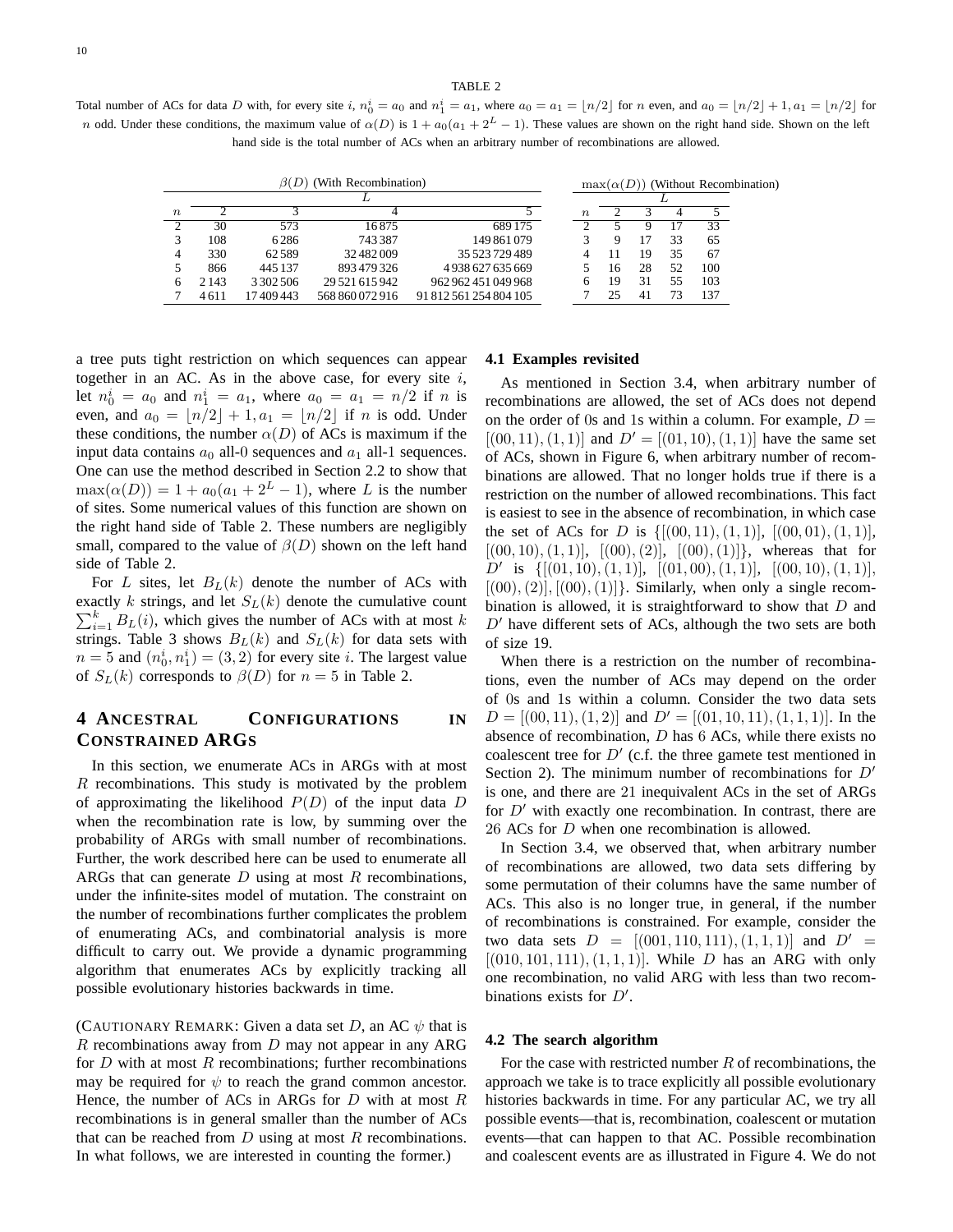#### TABLE 3

Counting of ACs with a restricted number of strings. For L sites,  $B_L(k)$  denotes the number of ACs with exactly k strings, while  $S_L(k)$  denotes the number of ACs with at most k strings. This table is for data with  $n = 5$  and  $(n_0^i, n_1^i) = (3, 2)$  for every site i.

| $\boldsymbol{k}$         | $\overline{B_2(k)}$ | $S_2(k)$ | $\overline{B_3(k)}$ | $S_3(k)$ | $\overline{B_4(k)}$ | $S_4(k)$  | $\overline{B_5(k)}$ | $S_5(k)$      |
|--------------------------|---------------------|----------|---------------------|----------|---------------------|-----------|---------------------|---------------|
| 1                        |                     |          |                     |          |                     |           |                     |               |
| $\overline{\mathbf{c}}$  | 12                  | 13       | 62                  | 63       | 312                 | 313       | 1562                | 1563          |
| 3                        | 60                  | 73       | 1143                | 1206     | 21720               | 22033     | 412683              | 414246        |
| $\overline{\mathcal{L}}$ | 163                 | 236      | 9517                | 10723    | 575921              | 597954    | 35132963            | 35547209      |
| 5                        | 244                 | 480      | 40006               | 50729    | 6811757             | 7409711   | 1168994740          | 1204541949    |
| 6                        | 210                 | 690      | 89716               | 140445   | 38651220            | 46060931  | 16622300644         | 17826842593   |
| 7                        | 120                 | 810      | 118047              | 258492   | 115829376           | 161890307 | 112796639915        | 130623482508  |
| 8                        | 45                  | 855      | 99013               | 357505   | 201958486           | 363848793 | 408212643773        | 538836126281  |
| 9                        | 10                  | 865      | 56395               | 413900   | 222978515           | 586827308 | 868467110362        | 1407303236643 |
| 10                       | 1                   | 866      | 22818               | 436718   | 167052986           | 753880294 | 1177704929588       | 2585008166231 |
| 11                       |                     |          | 6732                | 443450   | 89613906            | 843494200 | 1087103087864       | 3672111254095 |
| 12                       |                     |          | 1447                | 444897   | 35821104            | 879315304 | 719916684420        | 4392027938515 |
| 13                       |                     |          | 218                 | 445115   | 10971625            | 890286929 | 356517388653        | 4748545327168 |
| 14                       |                     |          | 21                  | 445136   | 2620233             | 892907162 | 136353481775        | 4884898808943 |
| 15                       |                     |          | 1                   | 445137   | 491380              | 893398542 | 41276692230         | 4926175501173 |
| 16                       |                     |          |                     |          | 72009               | 893470551 | 10070266029         | 4936245767202 |
| 17                       |                     |          |                     |          | 8076                | 893478627 | 2004602973          | 4938250370175 |
| 18                       |                     |          |                     |          | 662                 | 893479289 | 327842330           | 4938578212505 |
| 19                       |                     |          |                     |          | 36                  | 893479325 | 44105460            | 4938622317965 |
| 20                       |                     |          |                     |          | 1                   | 893479326 | 4854891             | 4938627172856 |
| 21                       |                     |          |                     |          |                     |           | 431132              | 4938627603988 |
| 22                       |                     |          |                     |          |                     |           | 30060               | 4938627634048 |
| 23                       |                     |          |                     |          |                     |           | 1565                | 4938627635613 |
| 24                       |                     |          |                     |          |                     |           | 55                  | 4938627635668 |
| 25                       |                     |          |                     |          |                     |           | 1                   | 4938627635669 |

consider recombination events that produce an all-∗ sequence. Recall that, because we assume the infinite-sites model, a mutation of 1 to 0 at a site is possible if and only if exactly one sequence carries a 1 at that site. Going backwards in time in this manner, event by event, we can exhaustively find all sequences of events with less than or equal to the allowed number of recombinations, while keeping track of all distinct ACs encountered. To accelerate the search, we propose two ideas, one based on branch and bound, and the other on dynamic programming.

We maintain a hash table  $H$  that stores ACs already encountered, together with the number of recombinations further allowed for each AC. Initially, H contains the pair  $(D, R)$ , where  $D$  is the given data set and  $R$  is the maximum number of allowed recombinations. Given an AC  $\psi$  and its associated limit  $c$  on the number of recombinations, we first compute the minimum number  $k$  of recombinations needed in the evolution of  $\psi$ ; our method of computing k is described in [14]. If  $k > c$ , we backtrack the search. Otherwise, we check whether  $\psi$  is present in H. Suppose that  $(\psi, c')$  with  $c' \geq c$  is present in H. Then, continuing along the current search path will not lead to any AC that has not been encountered previously, so again it is safe to backtrack. If  $c' < c$  or if  $\psi$  is not present in H, then we need to add the entry  $(\psi, c)$  to H and iteratively try all possible events backwards in time starting from  $\psi$ . When either a mutation or a coalescent event is tried, the number of allowed recombinations remains c; when a recombination event is tried, the number of allowed recombinations decreases to  $c - 1$ . The hash table serves a dual purpose. First, as just described, it allows us to avoid repeating a search already carried out. Second, when all branches have been explored, the number of entries in the hash table equals  $\gamma_R(D)$ , the number of ACs that can be encountered in ARGs deriving D with at most  $R$  recombinations. It is straightforward to produce a list of all  $\gamma_R(D)$  inequivalent ACs encountered during the search.

We have written a C program, called greven, that implements the method described above. For small data sets, we have checked that this program agrees with aceTrees when no recombination is allowed, and with aceARGs when an arbitrary number of recombinations are allowed.

#### **4.3 Further explicit enumeration of ACs**

For small values of  $n$ , we applied our program to all data sets with the same values of  $n_0^i$  and  $n_1^i$  as in Table 2. Let  $R_{\text{min}}(D)$  denote the minimum number of recombinations needed in the evolution of a given set  $D$  of sequences. Shown in Table 4 is  $\max_D[\gamma_{R_{\min}(D)}(D)]$ , i.e. the maximum number, over all D, of ACs that can be encountered in ARGs for D with  $R_{\text{min}}(D)$  recombinations. The numbers in parentheses denote the minimum number  $R_{\text{min}}(D)$  of recombinations for D with the maximum value of  $\gamma_{R_{\min}(D)}(D)$ . Table 4 should be compared with Table 2. As this enumeration shows, although the number of ACs encountered in minimal ARGs is noticeable larger than the number of ACs possible in the absence of recombination, it is still negligibly small compared to the total number of ACs when an arbitrary number of recombinations are allowed.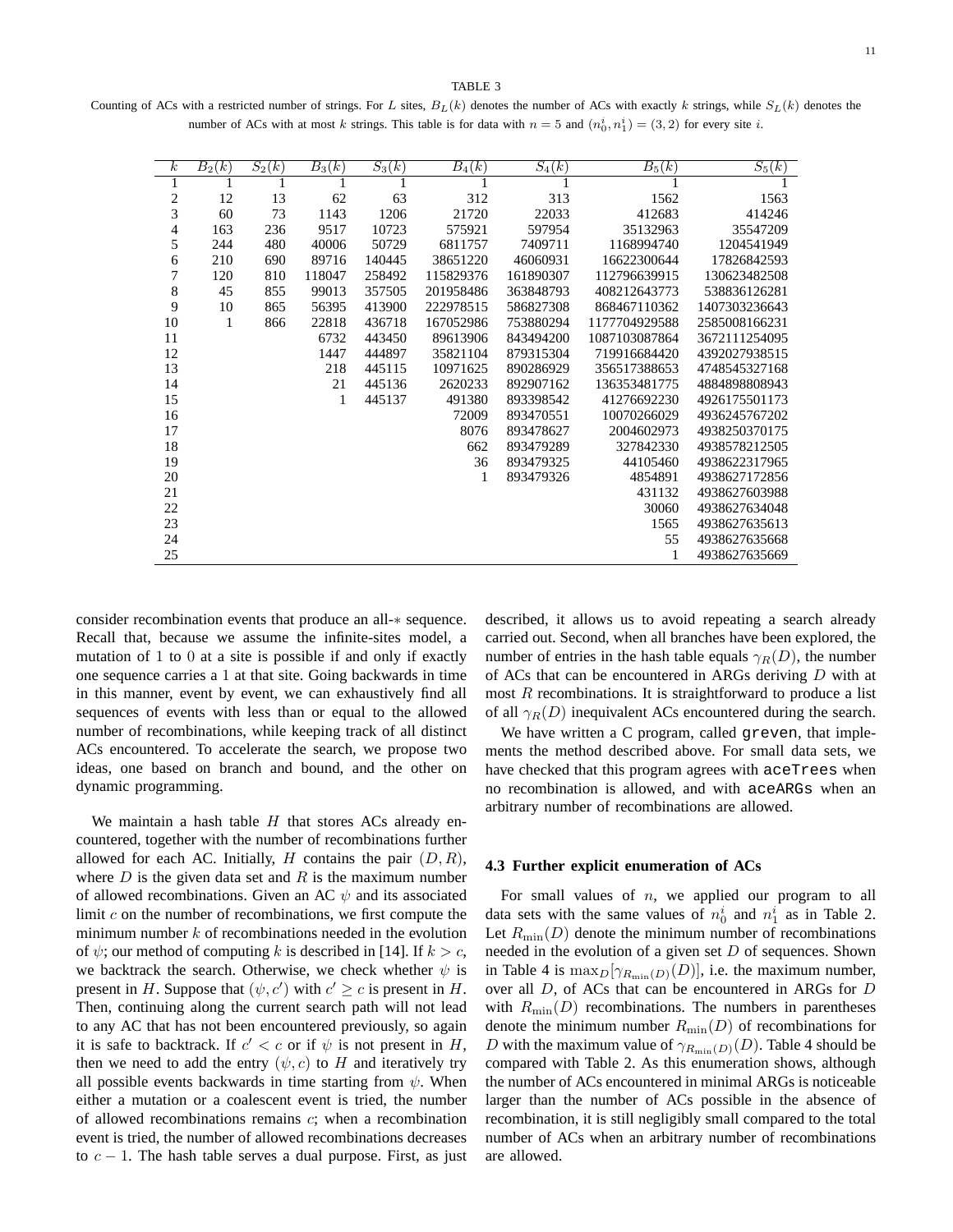#### TABLE 4

The maximum number, over all data sets D satisfying  $n_0^i = \lfloor n/2 \rfloor$  and  $n_1^i = \lfloor n/2 \rfloor$  for every site i, of ACs that can be encountered in ARGs for D with the minimum number  $R_{\text{min}}(D)$  of recombinations. The numbers in parentheses indicate the minimum number  $R_{\text{min}}(D)$  of recombinations for

D with the maximum value of  $\gamma_{R_{\text{min}}(D)}(D)$ .

| $\frac{\max_D  \gamma_{R_{\min}(D)}(D) }{\max_D  \gamma_{R_{\min}(D)}(D) }$ |       |         |          |            |  |  |  |  |  |
|-----------------------------------------------------------------------------|-------|---------|----------|------------|--|--|--|--|--|
|                                                                             |       |         |          |            |  |  |  |  |  |
| $\, n$                                                                      |       |         |          |            |  |  |  |  |  |
| 2                                                                           | 5(0)  | 9(0)    | 17(0)    | 33(0)      |  |  |  |  |  |
| 3                                                                           | 9(0)  | 17(0)   | 33(0)    | 65(0)      |  |  |  |  |  |
| 4                                                                           | 34(1) | 216(2)  | 1524(3)  | 12085(4)   |  |  |  |  |  |
| 5                                                                           | 60(1) | 408(2)  | 2986(3)  | 23958(4)   |  |  |  |  |  |
| 6                                                                           | 78(1) | 2709(3) | 17053(4) | 1210197(6) |  |  |  |  |  |

# **5 DISCUSSION**

In this paper, we addressed the problem of enumerating all configurations (or Markov states) ancestral to a given data set D, consisting of binary sequences of finite length. Our main motivation was to understand in detail the difficulties involved in computing the likelihood  $P(D)$  of observing D. We constructed a general method of obtaining closed-form formulas (as functions of the multiplicity of distinct sequences in  $D$ ) for the total number of ACs when recombination is absent. For the case in which recombination is allowed, we devised a method of enumeration based on counting contingency tables and constructed a dynamic programming algorithm. In terms of the number of ACs, one can use our methods to study rigorously how the case with recombination compares with the case without recombination. In our work, we assumed that recombination breakpoints occur at the midpoints of consecutive sites in  $D$ . If this assumption is relaxed, then the number of ACs will increase.

We also discussed a method of counting the number of ACs that can appear in ARGs with less than or equal to a given number  $R$  of recombinations. Of particular interest is the case in which  $R$  is (or is close to) the minimum number recombinations for D. When recombination rate is low, it is widely believed that ARGs with the minimum or "near minimum" number of recombinations should make dominant contribution to the likelihood  $P(D)$ . However, we are not aware of any work that actually tried to sum the probability over all minimal or near minimal ARGs. That problem is the main motivation for our present work. Ultimately, we would like to see how the total probability carried by ARGs with at most  $R$  recombinations changes as  $R$  increases. The goal of this paper was to understand some basic properties of the Markov state space itself and to gauge the size of data that we may be able to handle.

As discussed in Section 3.8, the total number of ACs can be inordinately large when an arbitrary number of recombinations are allowed. Not all ACs play an equally important role in computing the likelihood, however. We mentioned in Section 3.4 that if  $D$  and  $D'$  are related by a series of operations involving permutations of characters within a column and/or permutations of entire columns, then they have the same total number of ACs. But,  $D$  and  $D'$  may look radically different to anybody's eye and carry quite different information. For example, consider the following two contrived data sets:

$$
D = \left(\begin{array}{c} 1010101 \\ 1111111 \\ 0101010 \\ 0000000 \end{array}\right) \text{ and } D' = \left(\begin{array}{c} 11111111 \\ 1111111 \\ 0000000 \\ 0000000 \end{array}\right).
$$

When an arbitrary number of recombinations are allowed, D and  $D'$  have the same number of ACs, but they are qualitatively very different; clear signals of past recombinations are present in  $D$ , while  $D'$  is compatible with a tree. The configuration space is very large, containing about  $2.26 \times 10^{17}$ ACs, but, for low recombination rates, a large portion of those ACs should be insignificant for computing the likelihood  $P(D')$ . In general, if we are to devise a deterministic method for estimating the likelihood of observing a given data set, we would need to investigate how we can systematically take advantage of our understanding of the configuration space and of the structure of Markov chain transition graph.

#### **ACKNOWLEDGMENTS**

This work is supported by grants EIA-0220154 and IIS-0513910 (Song) from NSF, by grant HAMJW (Hein, Lyngsø) from EPSRC, and by grant HAMKA (Hein, Lyngsø) from MRC.

#### **REFERENCES**

- [1] S. N. Ethier and R. C. Griffiths. The infinitely-many-sites model as a measure valued diffusion. *Ann. Probab.*, 15:515–545, 1987.
- [2] S. N. Ethier and R. C. Griffiths. On the two-locus sampling distribution. *J. Math. Biol.*, 29:131–159, 1990.
- [3] P. Fearnhead and P. Donnelly. Estimating recombination rates from population genetic data. *Genetics*, 159:1299–1318, 2001.
- [4] R. C. Griffiths. Genealogical-tree probabilities in the infinitely-many-site mode. *J. Math. Biol.*, 27:667–680, 1989.
- [5] R. C. Griffiths and P. Marjoram. Ancestral inference from samples of DNA sequences with recombination. *J. Comput. Biol.*, 3:479–502, 1996.
- [6] R. C. Griffiths and S. Tavaré. Ancestral inference in population genetics. *Stat. Sci.*, 9:307–319, 1994.
- [7] R. C. Griffiths and S. Tavaré. Simulating probability distributions in the coalescent. *Theoret. Pop. Biol.*, 46:131–159, 1994.
- [8] D. Gusfield. Efficient algorithms for inferring evolutionary trees. *Networks*, 21:19–28, 1991.
- [9] J. F. C. Kingman. The coalescent. *Stoch. Process. Appl.*, 13:235–248, 1982.
- [10] J. F. C. Kingman. On the genealogy of large populations. *J. Appl. Prob.*, 19A:27–43, 1982.
- [11] M. K. Kuhner, J. Yamato, and J. Felsenstein. Estimating effective population size and mutation rate from sequence data using metropolishastings sampling. *Genetics*, 140:1421–1430, 1995.
- [12] M. K. Kuhner, J. Yamato, and J. Felsenstein. Maximum likelihood estimation of recombination rates from population data. *Genetics*, 156:1393–1401, 2000.
- [13] J. De Loera, R. Hemmecke, J. Tauzer, and R. Yoshida. Effective lattice point counting in rational convex polytopes. *J of Symbolic Computation*, 38:1273–1302, 2004.
- [14] R. Lyngsø, Y. S. Song, and J. Hein. Minimum recombination histories by branch and bound. In *Proc. of 2005 Workshop on Algorithms in Bioinformatics*, pages 239–250, Berlin, Germany, 2005. Springer-Verlag LNCS.
- [15] K. L. Simonsen and G. A. Churchill. A markov chain model of coalescence with recombination. *Theoret. Pop. Biol.*, 52:43–59, 1997.
- [16] M. Stephens and P. Donnelly. Inference in molecular population genetics. *J.R. Stat. Sco. Ser. B*, 62:605–655, 2000.
- [17] R. H. Ward, B. L. Frazier, K. Dew, and S. Pääbo. Extensive mitochondria diversity within a single amerindian tribe. *Proc. Nat. Acad. Sci.*, 88:8720–8724, 1991.